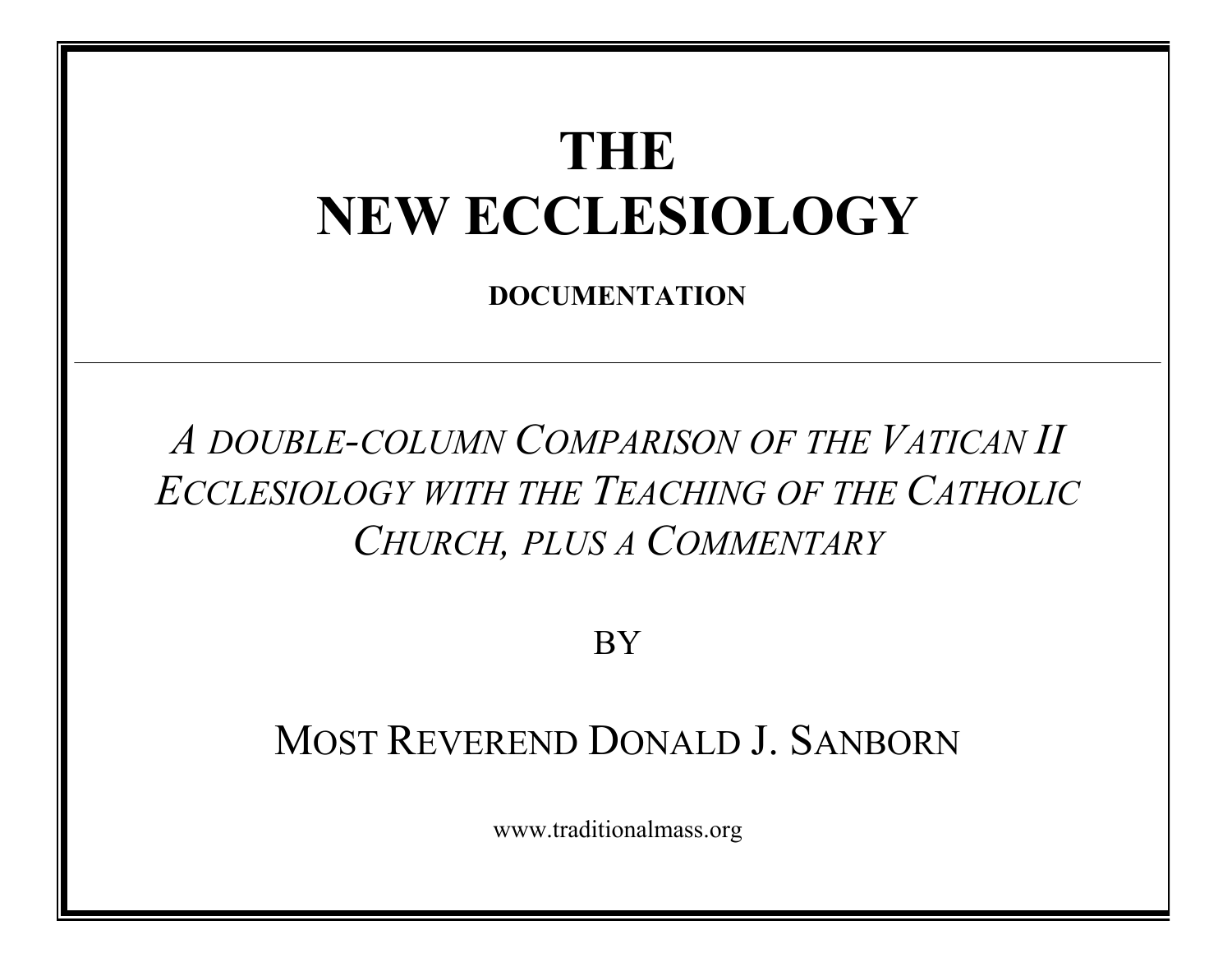# THE NEW ECCLESIOLOGY PART III OF — VATICAN II CONDEMNED —

## QUESTION I: WHETHER SCHISMATIC AND/OR HERETICAL CHURCHES ARE PART OF THE CHURCH OF CHRIST

#### THE TEACHING OF VATICAN II AND OF SUBSEQUENT DOCUMENTS AND STATEMENTS \_\_\_\_\_\_\_\_\_\_\_\_\_\_\_\_\_\_\_\_\_\_\_\_\_\_\_\_\_\_\_\_\_\_\_\_\_\_\_\_\_\_\_\_\_\_\_\_

\_\_\_\_\_\_\_\_\_\_\_\_\_\_\_\_\_\_\_\_\_\_\_\_\_\_\_\_\_\_\_\_\_\_\_\_\_\_\_\_\_\_\_\_\_\_\_\_

This communion exists especially with the Eastern Orthodox Churches which, though separated from the See of Peter, remain united to the Catholic Church by means of very close bonds, such as the apostolic succession and a valid Eucharist, and therefore merit the title of particular Churches. (CONGREGATION FOR THE DOCTRINE OF THE FAITH. *Letter to the bishops of the Catholic Church on Some Aspects of the Church Understood as Communion. [1992]* [Hereinafter known as "C"], 17)

Therefore, the Church of Christ is present and operative also in these Churches, even though they lack full communion with the Catholic Church, since they do not accept the Catholic doctrine of the Primacy, which, according to the will of God, the Bishop of Rome objectively has and exercises over the entire Church. (*Dominus Iesus*, [Hereinafter known as "DI"],17)

The universal Church is therefore the *body of the Churches."* [i.e., the particular Churches]. (C, 8)

In these truly plenary gatherings, the ecclesial communities of different countries make real the fundamental second chapter of *Lumen Gentium* which treats of the numerous "spheres" of belonging to the Church as People of God and of the bond which exists with it, even on the part of those who do not yet form a part of it. (John Paul II, *Discourse to the Roman Curia,* June 28, 1981)

THE TEACHING OF THE ROMAN CATHOLIC CHURCH  $\overline{\phantom{a}}$  , and the contract of the contract of the contract of the contract of the contract of the contract of the contract of the contract of the contract of the contract of the contract of the contract of the contrac

 $\overline{\phantom{a}}$  , and the contract of the contract of the contract of the contract of the contract of the contract of the contract of the contract of the contract of the contract of the contract of the contract of the contrac

#### PIUS IX [Encyclical *Amantissimus,* April 18, 1862] He who leaves this [Roman] See cannot hope to remain within the Church: he who eats of the lamb outside of it has no part with God.

#### PIUS IX

[Letter from the Holy Office, September 16, 1864, to the English Episcopate]

It [this novelty] can be summed up in this proposition, that the true Church of Jesus Christ is made up of one part Roman Church, established and propagated throughout the world, and one part the schism of Photius, and the Anglican heresy, both of which have, with the Church of Rome, one same Lord, one same faith, one same baptism.

#### PIUS IX

[Letter from the Holy Office, September 16, 1864, to the English Episcopate]

This novelty is all the more dangerous in that it is presented under the appearances of piety and eager solicitude for the unity of Christian society. The foundation on which it is built is such that it destroys at one stroke the divine constitution of the Church.

**COMMENTARY** 

 $\overline{\phantom{a}}$  , and the contract of the contract of the contract of the contract of the contract of the contract of the contract of the contract of the contract of the contract of the contract of the contract of the contrac

 $\overline{\phantom{a}}$  , and the contract of the contract of the contract of the contract of the contract of the contract of the contract of the contract of the contract of the contract of the contract of the contract of the contrac

The Vatican II ecclesiology is heretical since it affirms that non-Catholic sects are particular Churches which belong to the Church of Christ. The Catholic teaching is that the Church of Christ is *exactly the same thing* as the Roman Catholic Church, and that those who are separated from the Roman Catholic Church are separated from the Church of Christ, and from Christ Himself.

The new ecclesiology was already condemned in 1864. Although Vatican II apologists claim that their theory is not the same as the Branch Theory, which is here condemned, it is nonetheless the same: the Church of Christ is composed of many parts which differ according to faith and government.

The new ecclesiology is heretical, since it destroys the divine constitution of the Church.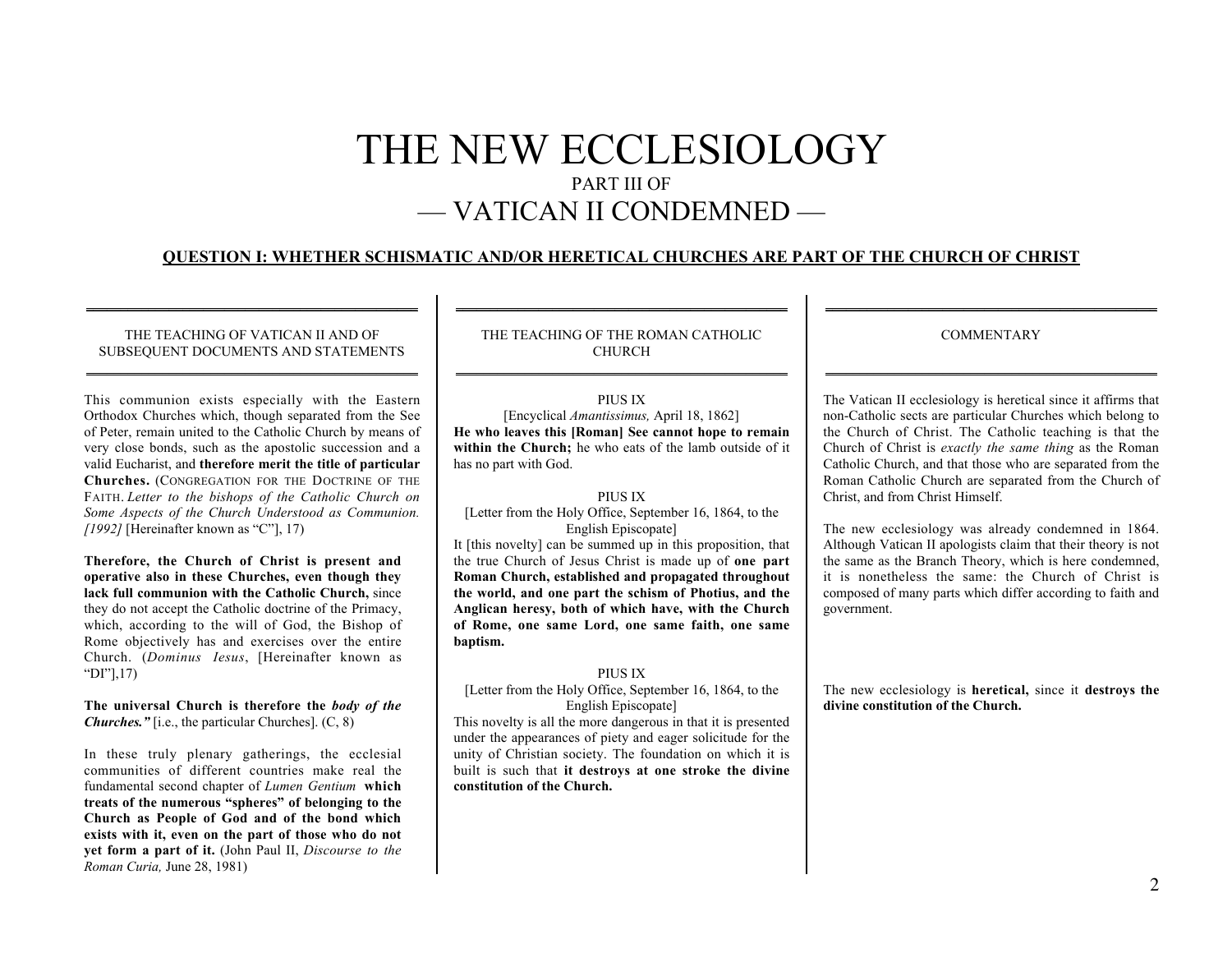#### THE TEACHING OF VATICAN II AND OF SUBSEQUENT DOCUMENTS AND STATEMENTS \_\_\_\_\_\_\_\_\_\_\_\_\_\_\_\_\_\_\_\_\_\_\_\_\_\_\_\_\_\_\_\_\_\_\_\_\_\_\_\_\_\_\_\_\_\_\_\_

\_\_\_\_\_\_\_\_\_\_\_\_\_\_\_\_\_\_\_\_\_\_\_\_\_\_\_\_\_\_\_\_\_\_\_\_\_\_\_\_\_\_\_\_\_\_\_\_

This communion exists especially with the Eastern Orthodox Churches which, though separated from the See of Peter, remain united to the Catholic Church by means of very close bonds, such as the apostolic succession and a valid Eucharist, and therefore merit the title of particular Churches. (C, 17)

Therefore, the Church of Christ is present and operative also in these Churches, even though they lack full communion with the Catholic Church, since they do not accept the Catholic doctrine of the Primacy, which, according to the will of God, the Bishop of Rome objectively has and exercises over the entire Church. (DI, 17)

The universal Church is therefore the *body of the Churches.*" [i.e., the particular Churches]. (C, 8)

In these truly plenary gatherings, the ecclesial communities of different countries make real the fundamental second chapter of *Lumen Gentium* which treats of the numerous "spheres" of belonging to the Church as People of God and of the bond which exists with it, even on the part of those who do not yet form a part of it. (John Paul II, *Discourse to the Roman Curia,* June 28, 1981)

#### THE TEACHING OF THE ROMAN CATHOLIC CHURCH  $\overline{\phantom{a}}$  , and the contract of the contract of the contract of the contract of the contract of the contract of the contract of the contract of the contract of the contract of the contract of the contract of the contrac

 $\overline{\phantom{a}}$  , and the contract of the contract of the contract of the contract of the contract of the contract of the contract of the contract of the contract of the contract of the contract of the contract of the contrac

#### PIUS IX

[Letter *Jam vos omnes,* September 13, 1868, to Protestants and other non-Catholics]

Now, anyone who wishes to examine with care and to meditate on the condition of the different religious societies divided among themselves and separated from the Catholic Church...will easily be convinced that no one of these societies nor all of them together in any way constitute or are that one Catholic Church which Our Lord founded and established and which He willed to create. Nor is it possible, either, to say that these societies are either a member or part of this same Church, since they are visibly separated from Catholic unity.

#### PIUS IX

[Encyclical *Quartus supra,* January 6, 1873, to the Armenians]

He who abandons the Chair of Peter on which the Church is founded, is falsely persuaded that he is in the Church, since he is already a sinner and a schismatic who raises up a chair against the one Chair of Peter, from which flow to all others the sacred rights of communion.

#### PIUS IX

[Encyclical *Etsi multa,* November 21, 1873] The very first elements of Catholic doctrine teach that no one can be considered a legitimate bishop if he is not united by the communion of faith and charity with the Rock on which the Church of Christ is built, if he does not adhere to the Supreme Pastor to whom are confided all the sheep so that he may feed them, and if he is not bound to him who has the office of confirming his brethren who are in the world.

#### LEO XIII

[Letter *Officio sanctissimo,* December 22, 1887, to the Bishops of Bavaria]

But he who in his manner of thinking and acting would separate himself from his shepherd and from his Sovereign Pastor, the Roman Pontiff, has no further bond with Christ: "He that heareth you, heareth me, he that despiseth you, despiseth me" (Luke X: 16). Whoever is estranged from Christ does not reap; he scatters.

**COMMENTARY** 

 $\overline{\phantom{a}}$  , and the contract of the contract of the contract of the contract of the contract of the contract of the contract of the contract of the contract of the contract of the contract of the contract of the contrac

 $\overline{\phantom{a}}$  , and the contract of the contract of the contract of the contract of the contract of the contract of the contract of the contract of the contract of the contract of the contract of the contract of the contrac

Vatican II directly contradicts the teaching of Pope Pius IX.

Therefore schismatics, who repudiate the authority of the Pope, and who raise up chairs against him, are not in the Church and are not in communion with it.

Therefore schismatic bishops are not legitimate bishops, and their "Churches" are not legitimate.

Therefore schismatic sects and heretical sects have no further bond with Christ. They are not "particular Churches" which are in "partial communion" with the Catholic Church, and which are part of the Church of Christ. In fact, they scatter against Christ in their activities.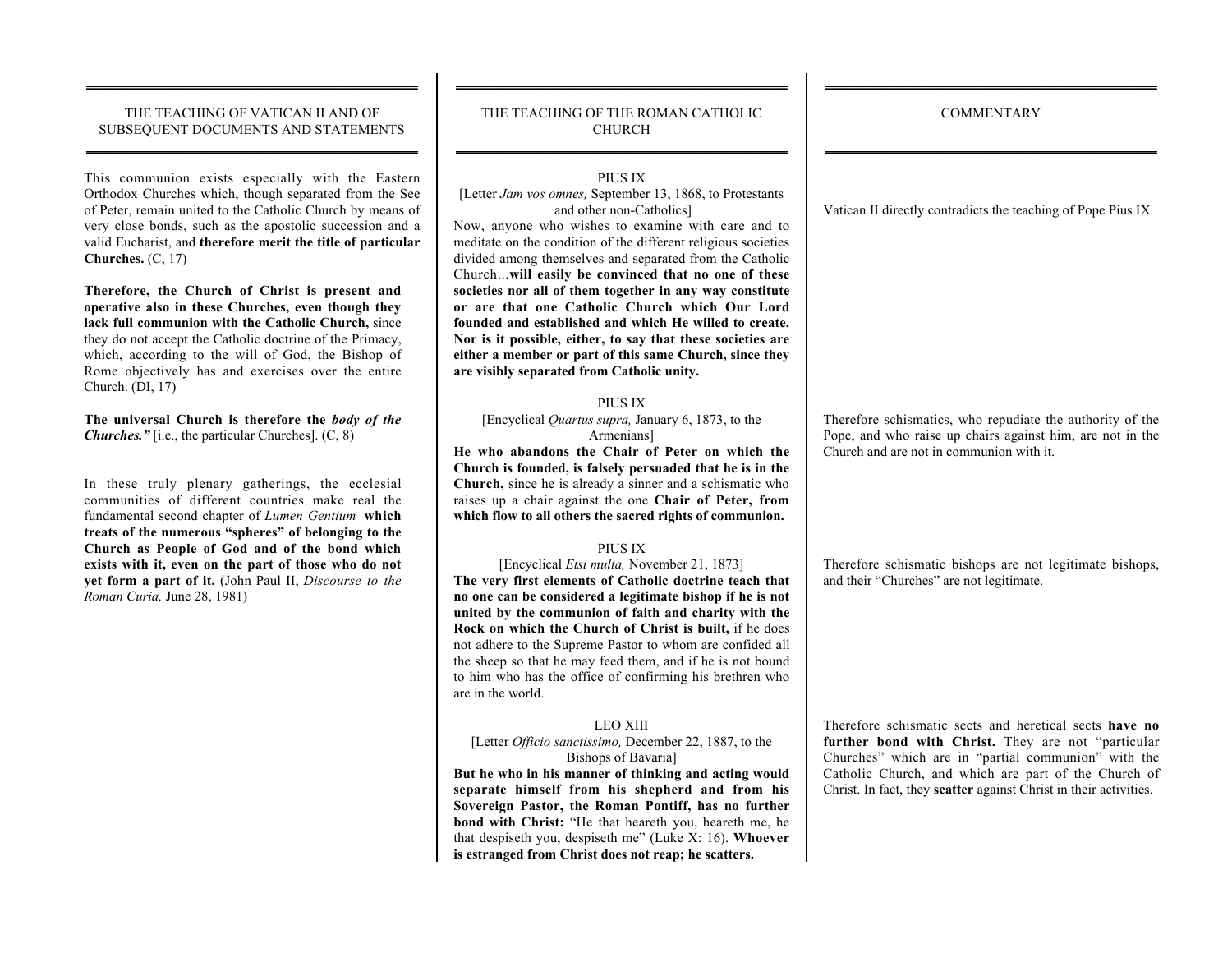$\overline{\phantom{a}}$  , and the contract of the contract of the contract of the contract of the contract of the contract of the contract of the contract of the contract of the contract of the contract of the contract of the contrac

 $\overline{\phantom{a}}$  , and the contract of the contract of the contract of the contract of the contract of the contract of the contract of the contract of the contract of the contract of the contract of the contract of the contrac

#### THE TEACHING OF VATICAN II AND OF SUBSEQUENT DOCUMENTS AND STATEMENTS \_\_\_\_\_\_\_\_\_\_\_\_\_\_\_\_\_\_\_\_\_\_\_\_\_\_\_\_\_\_\_\_\_\_\_\_\_\_\_\_\_\_\_\_\_\_\_\_

\_\_\_\_\_\_\_\_\_\_\_\_\_\_\_\_\_\_\_\_\_\_\_\_\_\_\_\_\_\_\_\_\_\_\_\_\_\_\_\_\_\_\_\_\_\_\_\_

This communion exists especially with the Eastern Orthodox Churches which, though separated from the See of Peter, remain united to the Catholic Church by means of very close bonds, such as the apostolic succession and a valid Eucharist, and therefore merit the title of particular Churches. (C, 17)

Therefore, the Church of Christ is present and operative also in these Churches, even though they lack full communion with the Catholic Church, since they do not accept the Catholic doctrine of the Primacy, which, according to the will of God, the Bishop of Rome objectively has and exercises over the entire Church. (DI, 17)

The universal Church is therefore the *body of the Churches.*" [i.e., the particular Churches]. (C, 8)

In these truly plenary gatherings, the ecclesial communities of different countries make real the fundamental second chapter of *Lumen Gentium* which treats of the numerous "spheres" of belonging to the Church as People of God and of the bond which exists with it, even on the part of those who do not yet form a part of it. (John Paul II, *Discourse to the Roman Curia,* June 28, 1981)

#### THE TEACHING OF THE ROMAN CATHOLIC CHURCH

 $\overline{\phantom{a}}$  , and the contract of the contract of the contract of the contract of the contract of the contract of the contract of the contract of the contract of the contract of the contract of the contract of the contrac

#### $\overline{\phantom{a}}$  , and the contract of the contract of the contract of the contract of the contract of the contract of the contract of the contract of the contract of the contract of the contract of the contract of the contrac LEO XIII

[Encyclical *Satis cognitum,* June 29, 1896] But when we consider what was actually done we find that Jesus Christ did not, in point of fact, institute a Church to embrace several communities similar in nature, but in themselves distinct, and lacking those bonds which render the Church unique and indivisible after that manner in which in the symbol of our faith we profess: "I believe in one Church."

#### LEO XIII

[Encyclical *Satis cognitum,* June 29, 1896] The Church of Christ, therefore, is one and the same forever; those who leave it depart from the will and command of Christ the Lord — leaving the path of salvation they enter on that of perdition. "Whosoever is separated from the Church is united to an adulteress. He has cut himself off from the promises of the Church, and he who leaves the Church of Christ cannot arrive at the rewards of Christ...He who observes not this unity observes not the law of God, holds not the faith of the Father and the Son, clings not to life and salvation." (St. Augustine, *Sermo CCLXVII,* no. 4)

#### LEO XIII

[Encyclical *Satis cognitum,* June 29, 1896] The Church, founded on these principles and mindful of her office, has done nothing with greater zeal and endeavor then she has displayed in guarding the integrity of the faith. Hence she regarded as rebels and expelled from the ranks of her children all who held beliefs on any point of doctrine different from her own. The Arians, the Montanists, the Novatians, the Quartodecimans, the Eutychians did not certainly reject all Catholic doctrine: they abandoned only a certain portion of it. Still who does not know that they were declared heretics and banished from the bosom of the Church? In like manner were condemned all authors of heretical tenets who followed them in subsequent ages. "There can be nothing more dangerous than those heretics who admit nearly the whole cycle of doctrine, and yet by one word, as with one drop of poison, infect the real and simple faith taught by Our Lord and handed down by apostolic tradition.".

The new ecclesiology directly contradicts the teaching of Pope Leo XIII, who here excludes the notion of the Church of Christ as something consisting of a union of many distinct "Churches." He identifies the traditional ecclesiology with the Creed itself, thereby making it pertain to faith.

The schismatic and heretical sects are therefore united to an adulteress, in the words of Pope Leo and of St. Augustine. This is quite different from Vatican II's "particular Church" theory. In the view of the Catholic Church, they are "adulteress Churches."

So those who are members of the "adulteress Churches" will go to hell, unless they are excused from fault by invincible ignorance.

Far from being "particular Churches" in partial communion with the Roman Catholic Church, schismatic and heretical sects are rebels and expelled from the ranks of her children.

The fact that schismatic and heretical sects profess *some* Catholic doctrines does not in any way save them from expulsion from the Church of Christ.

There is nothing more dangerous than sects which admit most of Catholic doctrine, but which poison their followers with even one heresy. This is the case of both the schismatic and heretical sects, supposedly "particular Churches" and "means of salvation."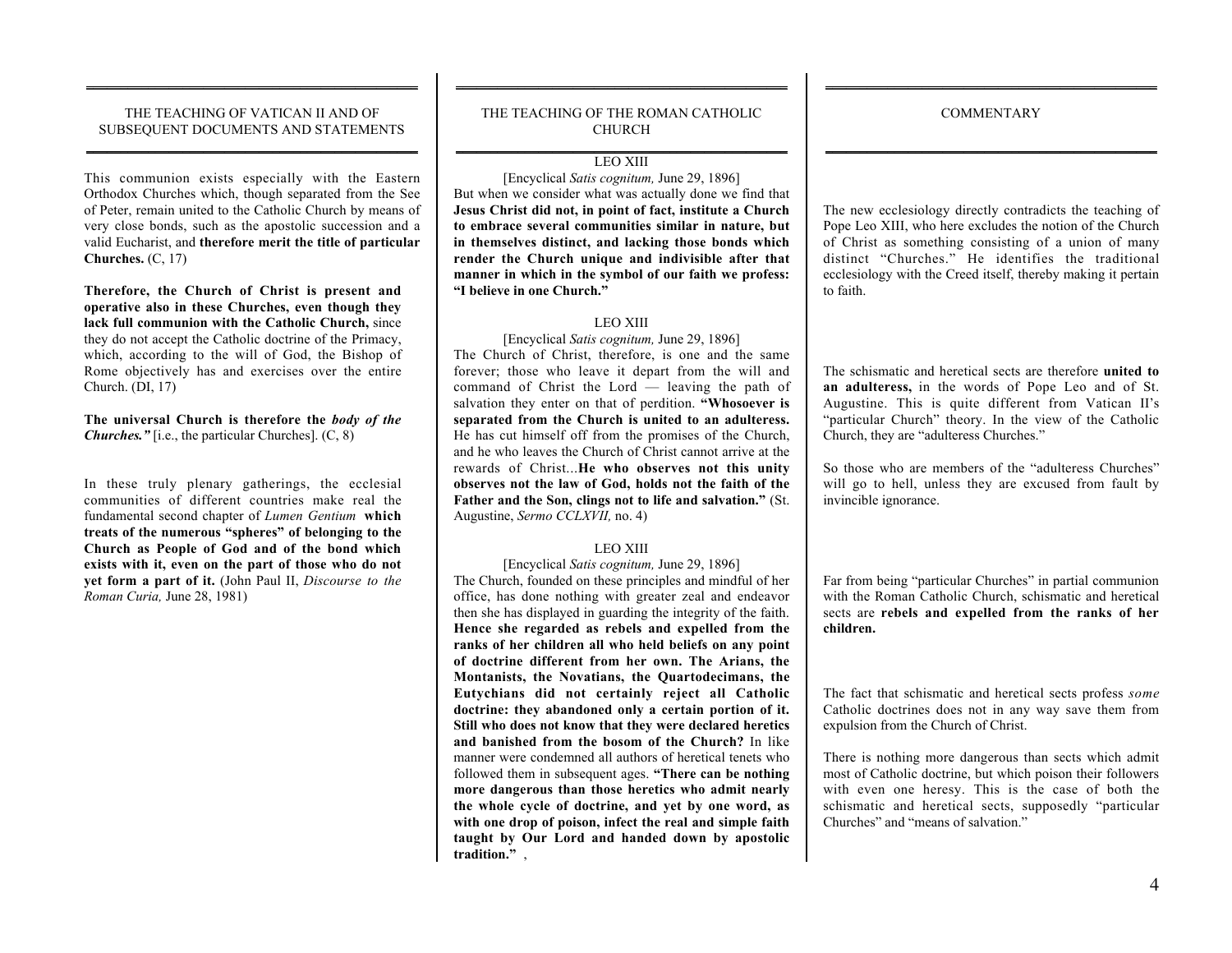#### THE TEACHING OF VATICAN II AND OF SUBSEQUENT DOCUMENTS AND STATEMENTS \_\_\_\_\_\_\_\_\_\_\_\_\_\_\_\_\_\_\_\_\_\_\_\_\_\_\_\_\_\_\_\_\_\_\_\_\_\_\_\_\_\_\_\_\_\_\_\_

\_\_\_\_\_\_\_\_\_\_\_\_\_\_\_\_\_\_\_\_\_\_\_\_\_\_\_\_\_\_\_\_\_\_\_\_\_\_\_\_\_\_\_\_\_\_\_\_

This communion exists especially with the Eastern Orthodox Churches which, though separated from the See of Peter, remain united to the Catholic Church by means of very close bonds, such as the apostolic succession and a valid Eucharist, and therefore merit the title of particular Churches. (C, 17)

Therefore, the Church of Christ is present and operative also in these Churches, even though they lack full communion with the Catholic Church, since they do not accept the Catholic doctrine of the Primacy, which, according to the will of God, the Bishop of Rome objectively has and exercises over the entire Church. (DI, 17)

The universal Church is therefore the *body of the Churches."* [i.e., the particular Churches]. (C, 8)

In these truly plenary gatherings, the ecclesial communities of different countries make real the fundamental second chapter of *Lumen Gentium* which treats of the numerous "spheres" of belonging to the Church as People of God and of the bond which exists with it, even on the part of those who do not yet form a part of it. (John Paul II, *Discourse to the Roman Curia,* June 28, 1981)

#### THE TEACHING OF THE ROMAN CATHOLIC CHURCH  $\overline{\phantom{a}}$  , and the contract of the contract of the contract of the contract of the contract of the contract of the contract of the contract of the contract of the contract of the contract of the contract of the contrac

 $\overline{\phantom{a}}$  , and the contract of the contract of the contract of the contract of the contract of the contract of the contract of the contract of the contract of the contract of the contract of the contract of the contrac

(Author of the *Tractatus de Fide Orthodoxa contra Arianos*). The practice of the Church has always been the same, as is shown by the unanimous teaching of the Fathers, who were wont to hold as outside Catholic communion, and alien to the Church, whoever would recede in the least degree from any point of doctrine proposed by her authoritative Magisterium.

#### LEO XIII

[Encyclical *Satis cognitum,* June 29, 1896] Those who acknowledge Christ must acknowledge Him wholly and entirely. "The Head is the only-begotten Son of God, the body is his Church; the bridegroom and the bride, two in one flesh. All who dissent from the Scriptures concerning Christ, although they may be found in all places in which the Church is found, are not in the Church; and again all those who agree with the Scriptures concerning the Head, and do not communicate in the unity of the Church, are not in the Church."

#### PIUS XI

[Encyclical *Mortalium Animos,* January 6, 1928] Now those who profess to be Christians cannot not believe, it seems to Us, that there is one Church, and only one Church, founded by Christ; but if they are asked further what, according to the will of the Founder, this Church must be, they no longer agree. Many among them, for example, deny that the Church of Christ must be an external and visible society, and that it must present the appearance of one body of faithful, all united in one faith under a single teaching authority and government. On the contrary they understand the external and visible Church as nothing more than a Federation made up of various Christian communities, which adhere to different — and sometimes contradictory — doctrines.

**COMMENTARY** 

 $\overline{\phantom{a}}$  , and the contract of the contract of the contract of the contract of the contract of the contract of the contract of the contract of the contract of the contract of the contract of the contract of the contrac

 $\overline{\phantom{a}}$  , and the contract of the contract of the contract of the contract of the contract of the contract of the contract of the contract of the contract of the contract of the contract of the contract of the contrac

Those who hold even one doctrine at variance with the teaching of the Roman Catholic Church are to be considered alien to the Church. Therefore they are not in "partial communion."

Schismatic and heretical sects, then, do not communicate in the unity of the Church, are not in the Church, because they hold to false doctrine and are not in union with Rome. They are not "united to the Catholic Church by very close bonds."

This is an *exact* description of the Vatican II ecclesiology.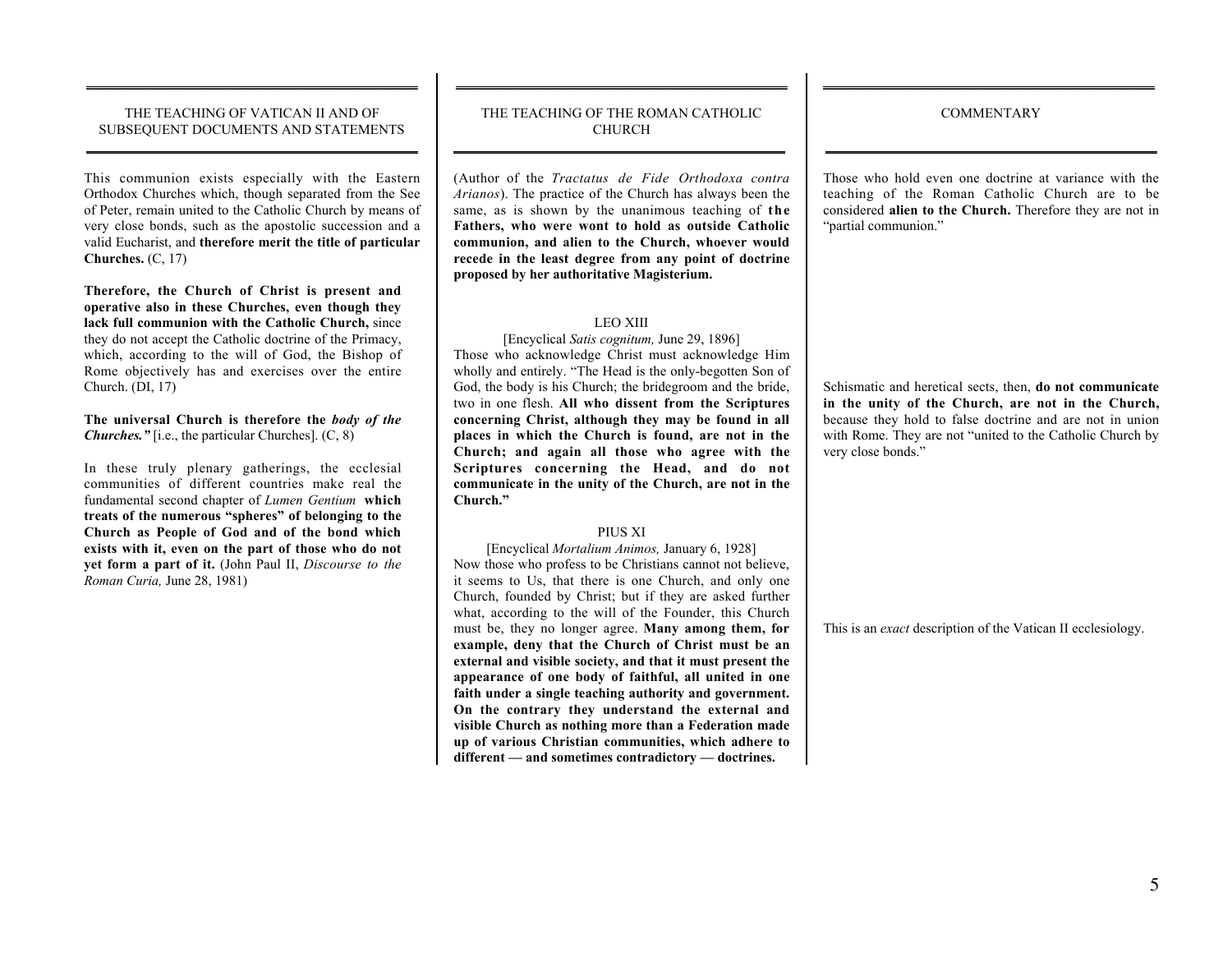\_\_\_\_\_\_\_\_\_\_\_\_\_\_\_\_\_\_\_\_\_\_\_\_\_\_\_\_\_\_\_\_\_\_\_\_\_\_\_\_\_\_\_\_\_\_\_\_

This communion exists especially with the Eastern Orthodox Churches which, though separated from the See of Peter, remain united to the Catholic Church by means of very close bonds, such as the apostolic succession and a valid Eucharist, and therefore merit the title of particular Churches. (C, 17)

Therefore, the Church of Christ is present and operative also in these Churches, even though they lack full communion with the Catholic Church, since they do not accept the Catholic doctrine of the Primacy, which, according to the will of God, the Bishop of Rome objectively has and exercises over the entire Church. (DI, 17)

The universal Church is therefore the *body of the Churches."* [i.e., the particular Churches]. (C, 8)

In these truly plenary gatherings, the ecclesial communities of different countries make real the fundamental second chapter of *Lumen Gentium* which treats of the numerous "spheres" of belonging to the Church as People of God and of the bond which exists with it, even on the part of those who do not yet form a part of it. (John Paul II, *Discourse to the Roman Curia,* June 28, 1981)

#### THE TEACHING OF THE ROMAN CATHOLIC CHURCH  $\overline{\phantom{a}}$  , and the contract of the contract of the contract of the contract of the contract of the contract of the contract of the contract of the contract of the contract of the contract of the contract of the contrac

 $\overline{\phantom{a}}$  , and the contract of the contract of the contract of the contract of the contract of the contract of the contract of the contract of the contract of the contract of the contract of the contract of the contrac

#### PIUS XI

[Encyclical *Mortalium Animos,* January 6, 1928] They add that the Church, in herself, and by her nature, is divided into parts, that is to say, made up of many churches or individual communities, which, although separate, hold some points of doctrine in common although they differ on the rest; each Church, according to them, has the same rights.

#### PIUS XI

[Encyclical *Mortalium Animos,* January 6, 1928] If they [the faithful] were to go [to ecumenical gatherings], they would be attributing authority to an erroneous form of the Christian religion, entirely alien to the one Church of Christ.

#### PIUS XI

[Encyclical *Mortalium Animos,* January 6, 1928] How is it possible then, to imagine any kind of a Christian union whose signatories, even in matters of faith, would keep their own manner of viewing and thinking, even when this was repugnant to the thinking of others?

#### PIUS XI

[Encyclical *Mortalium Animos,* January 6, 1928] The union of Christians cannot be fostered otherwise than by promoting the return of the dissident to the true Church of Christ, which in the past they unfortunately abandoned.

#### PIUS XI

[Encyclical *Mortalium Animos,* January 6, 1928] It is therefore inconsistent and foolish to say that the Mystical Body could be formed of disjointed and separated parts; therefore whoever is not joined to it is not a member of it and is not in union with Christ the Head.

#### PIUS XI

[Encyclical *Mortalium Animos,* January 6, 1928] No one is in the Church of Christ, and no one remains in it, unless he acknowledges and accepts with obedience the authority and power of Peter and his legitimate successors.

The Vatican II ecclesiology, here condemned by Pius XI

The Vatican II ecumenical ecclesiology, which is the basis of ecumenical gatherings, is an erroneous form of the Christian religion, entirely alien to the one Church of Christ.

What Pope Pius XI finds unimaginable is exactly what Vatican II proposes as the universal Church.

Schismatics and heretics, therefore, have abandoned the true Church of Christ, and are not "particular Churches" which form a part of the Church of Christ.

The Vatican II ecclesiology is inconsistent and foolish. Schismatic and heretical sects are not members of the Mystical Body, which is the true Church of Christ, but are separated from it and from Christ.

Schismatic and heretical sects do not form part of the Church of Christ because they reject the authority of the Roman Pontiff.

 $\overline{\phantom{a}}$  , and the contract of the contract of the contract of the contract of the contract of the contract of the contract of the contract of the contract of the contract of the contract of the contract of the contrac **COMMENTARY** 

 $\overline{\phantom{a}}$  , and the contract of the contract of the contract of the contract of the contract of the contract of the contract of the contract of the contract of the contract of the contract of the contract of the contrac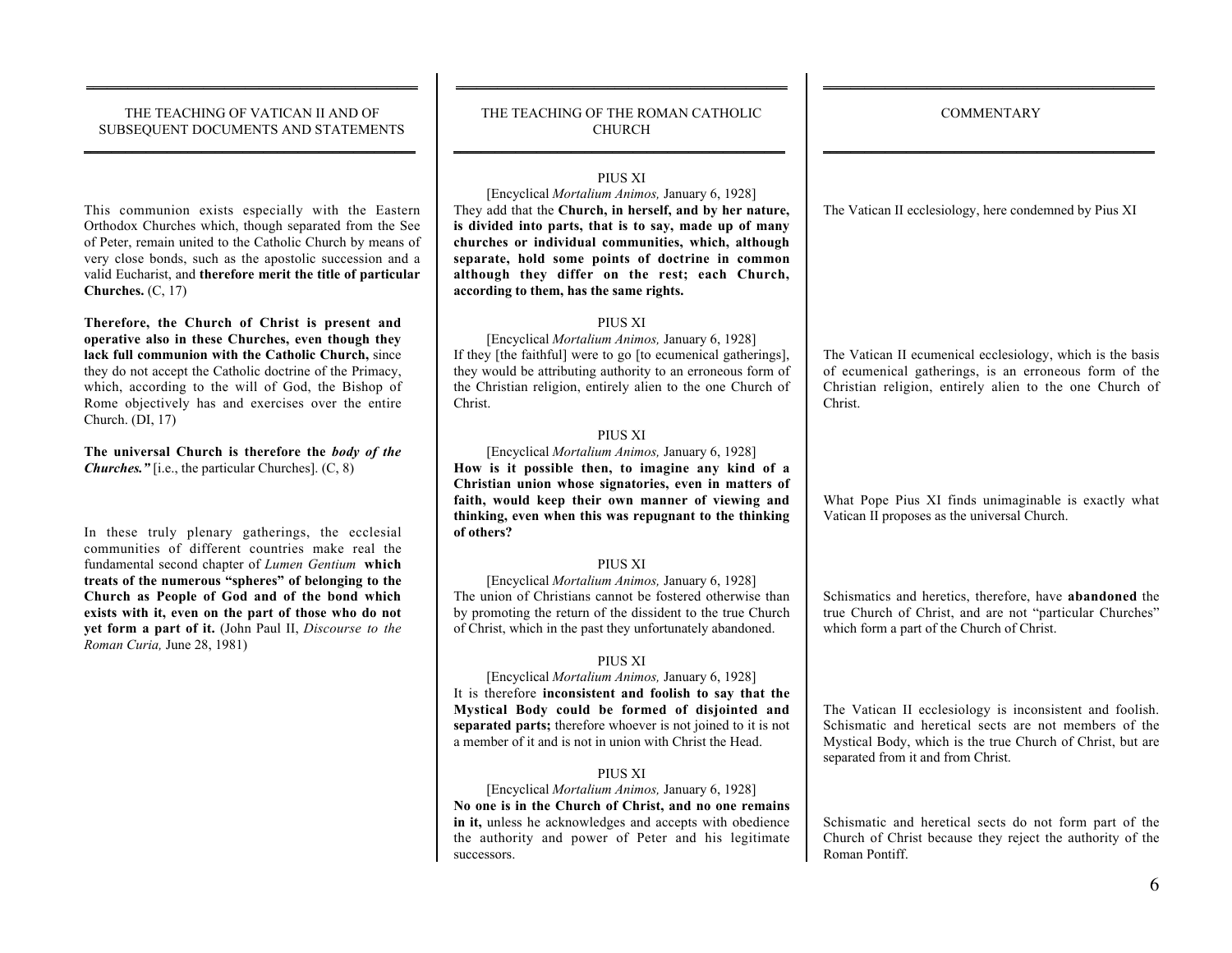\_\_\_\_\_\_\_\_\_\_\_\_\_\_\_\_\_\_\_\_\_\_\_\_\_\_\_\_\_\_\_\_\_\_\_\_\_\_\_\_\_\_\_\_\_\_\_\_

This communion exists especially with the Eastern Orthodox Churches which, though separated from the See of Peter, remain united to the Catholic Church by means of very close bonds, such as the apostolic succession and a valid Eucharist, and therefore merit the title of particular Churches. (C, 17)

Therefore, the Church of Christ is present and operative also in these Churches, even though they lack full communion with the Catholic Church, since they do not accept the Catholic doctrine of the Primacy, which, according to the will of God, the Bishop of Rome objectively has and exercises over the entire Church. (DI, 17)

The universal Church is therefore the *body of the Churches."* [i.e., the particular Churches]. (C, 8)

In these truly plenary gatherings, the ecclesial communities of different countries make real the fundamental second chapter of *Lumen Gentium* which treats of the numerous "spheres" of belonging to the Church as People of God and of the bond which exists with it, even on the part of those who do not yet form a part of it. (John Paul II, *Discourse to the Roman Curia,* June 28, 1981)

#### THE TEACHING OF THE ROMAN CATHOLIC CHURCH  $\overline{\phantom{a}}$  , and the contract of the contract of the contract of the contract of the contract of the contract of the contract of the contract of the contract of the contract of the contract of the contract of the contrac

 $\overline{\phantom{a}}$  , and the contract of the contract of the contract of the contract of the contract of the contract of the contract of the contract of the contract of the contract of the contract of the contract of the contrac

**COMMENTARY** 

 $\overline{\phantom{a}}$  , and the contract of the contract of the contract of the contract of the contract of the contract of the contract of the contract of the contract of the contract of the contract of the contract of the contrac

 $\overline{\phantom{a}}$  , and the contract of the contract of the contract of the contract of the contract of the contract of the contract of the contract of the contract of the contract of the contract of the contract of the contrac

#### PIUS XI

[Encyclical *Lux veritatis,* December 25, 1931] For if the personal unity of Christ constitutes the mysterious exemplar to which He Himself willed to see the close union of the Christian society conform, this certainly could never be the result of an unreal union of many warring elements, but only of a single hierarchy, a single supreme teaching authority, a single rule of belief, and one faith embraced by all Christians.

#### PIUS XII

[Encyclical *Mystici Corporis,* June 29, 1943] Now, to define and to describe this true Church of Christ which is the holy, Catholic, apostolic, Roman Church there is nothing nobler, nothing more excellent, finally no more divine expression can be found than that which designates her "the Mystical Body of Jesus Christ."

#### PIUS XII

[Encyclical *Mystici Corporis,* June 29, 1943] Therefore they are straying from divine truth who imagine the Church to be something which can neither be touched nor seen, that it is something merely "spiritual," as they say, in which many Christian communities, although separated from one another by faith, could be joined by some kind of invisible link.

#### PIUS XII

[Encyclical *Mystici Corporis,* June 29, 1943] In the Church they alone are to be counted as members who have received the baptism of regeneration and profess the true faith, who, moreover, have not had the misfortune to separate themselves from the assembly of the Body, or been excommunicated by the legitimate authority by reason of very grave faults.

Therefore the Church of Christ cannot be a union or body of many "Churches" which differ amongst themselves in government and doctrine, but must be united under by single hierarchy, a single supreme teaching authority, a single rule of belief, and one faith embraced by all Christians. Therefore the Vatican II ecclesiology is false.

Therefore the true Church of Christ *is* the holy, Catholic, apostolic, Roman Church, which *is* the Mystical Body of Christ. It *is not* a collection or body of "particular Churches" which differ according to doctrine, sacraments and government. In other words: True Church of Christ = the Roman Catholic Church = the Mystical Body of Christ.

Therefore those who adhere to the Vatican II ecclesiology are straying from divine truth.

Schism and heresy automatically separate someone from the Church; therefore schismatics and heretics are not members of the Church.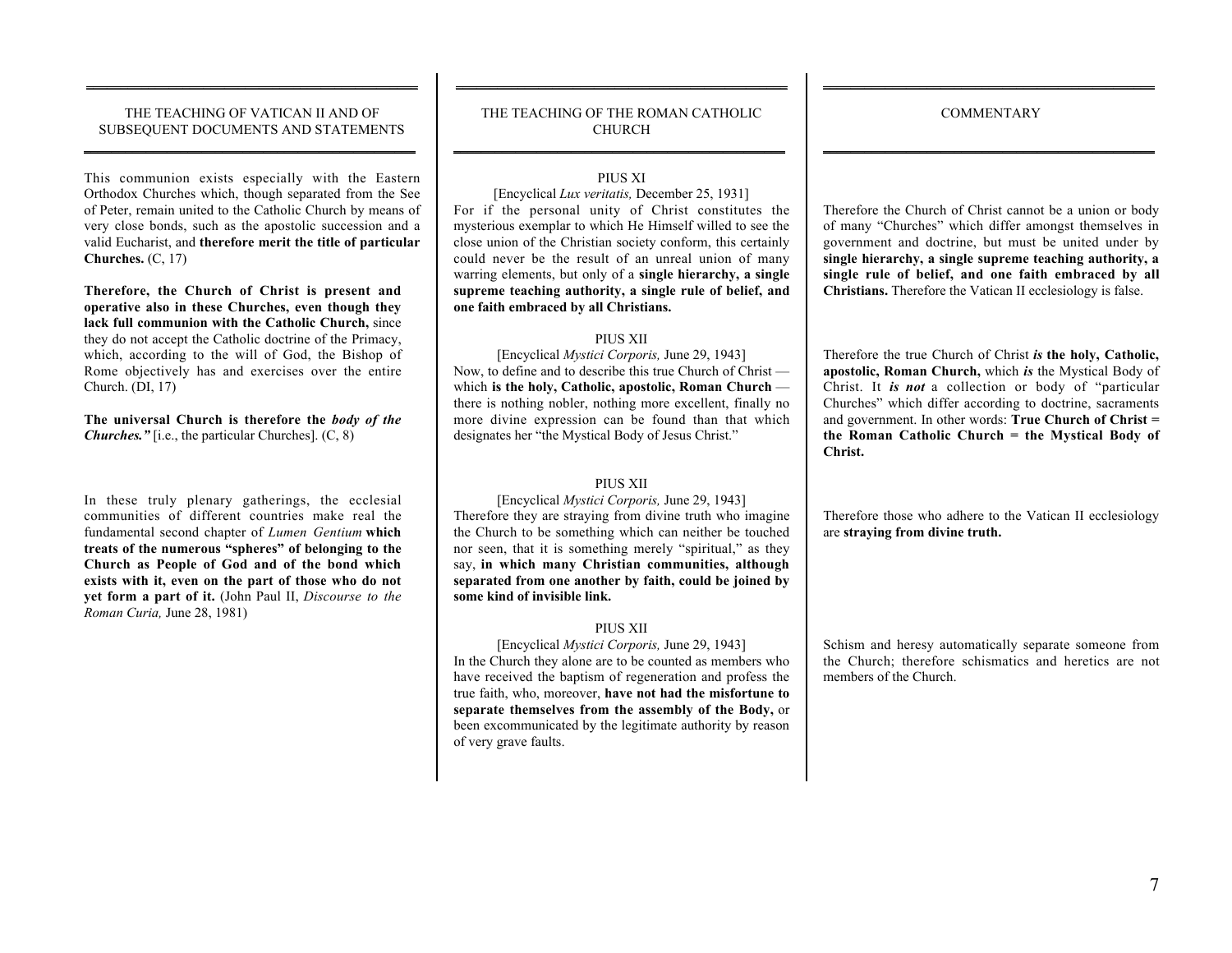\_\_\_\_\_\_\_\_\_\_\_\_\_\_\_\_\_\_\_\_\_\_\_\_\_\_\_\_\_\_\_\_\_\_\_\_\_\_\_\_\_\_\_\_\_\_\_\_

This communion exists especially with the Eastern Orthodox Churches which, though separated from the See of Peter, remain united to the Catholic Church by means of very close bonds, such as the apostolic succession and a valid Eucharist, and therefore merit the title of particular Churches. (C, 17)

Therefore, the Church of Christ is present and operative also in these Churches, even though they lack full communion with the Catholic Church, since they do not accept the Catholic doctrine of the Primacy, which, according to the will of God, the Bishop of Rome objectively has and exercises over the entire Church. (DI, 17)

The universal Church is therefore the *body of the Churches."* [i.e., the particular Churches]. (C, 8)

In these truly plenary gatherings, the ecclesial communities of different countries make real the fundamental second chapter of *Lumen Gentium* which treats of the numerous "spheres" of belonging to the Church as People of God and of the bond which exists with it, even on the part of those who do not yet form a part of it. (John Paul II, *Discourse to the Roman Curia,* June 28, 1981)

#### THE TEACHING OF THE ROMAN CATHOLIC CHURCH  $\overline{\phantom{a}}$  , and the contract of the contract of the contract of the contract of the contract of the contract of the contract of the contract of the contract of the contract of the contract of the contract of the contrac

 $\overline{\phantom{a}}$  , and the contract of the contract of the contract of the contract of the contract of the contract of the contract of the contract of the contract of the contract of the contract of the contract of the contrac

#### PIUS XII

[Encyclical *Mystici Corporis,* June 29, 1943] Consequently, as in the real assembly of the faithful there can be only one Body, one Spirit, one Lord, and one Baptism, so there can be only one faith: and he who refuses to hear the Church must be considered, by the order of the Lord, as a heathen and a publican. And they who are divided by reasons of faith or of government cannot live in this one Body, and in its one Divine Spirit.

#### PIUS XII

[Encyclical *Mystici Corporis,* June 29, 1943] Therefore they are in dangerous error who think that they can attach themselves to Christ the Head of the Church, without adhering faithfully to his Vicar on earth.

#### PIUS XII

[Encyclical *Mystici Corporis,* June 29, 1943] What we say here of the universal Church must also be affirmed of individual Christian communities, whether Oriental or Latin, which together form one single Catholic Church: they, too, are governed by Christ Jesus through the word and the jurisdiction of each of their own bishops....But they will do so, not as entirely independent, but as submissive to the legitimate authority of the Roman Pontiff, although they enjoy the ordinary power of jurisdiction immediately conveyed to them by the same Supreme Pontiff.

#### PIUS XII

[Instruction of the Holy Office, to the Bishops, December 20, 1949]

Therefore, Catholic doctrine must be propounded and explained in its *totality* and in its *integrity:* it is not permitted to pass over in silence or to veil in ambiguous terms what is comprised in the Catholic truth on the true nature and stages of justification, on the constitution of the Church, on the primacy of jurisdiction of the Roman Pontiff, on the unique true union by the return of the separated Christians to the one true Church of Christ.

Heretics and schismatics, then, are excluded from the Mystical Body of Christ which is the one true Church of Christ, and which is identified exclusively with the Roman Catholic Church. Therefore schismatic and heretical sects are not "particular Churches" which pertain to the Church of Christ, nor do they have "close bonds with the Catholic Church." They are like heathens and publicans.

It is therefore an error to say that schismatics and heretics are attached to Christ the Head of the Church, since they repudiate the authority of the Roman Pontiff.

Pope Pius XII's ecclesiology about "particular Churches" is substantially different from that of Vatican II. Only those Churches which are subject to the Roman Pontiff are included in this category of "Christian communities."

What Pope Pius XII here condemns is *exactly* what Vatican II teaches and does.

**COMMENTARY** 

 $\overline{\phantom{a}}$  , and the contract of the contract of the contract of the contract of the contract of the contract of the contract of the contract of the contract of the contract of the contract of the contract of the contrac

 $\overline{\phantom{a}}$  , and the contract of the contract of the contract of the contract of the contract of the contract of the contract of the contract of the contract of the contract of the contract of the contract of the contrac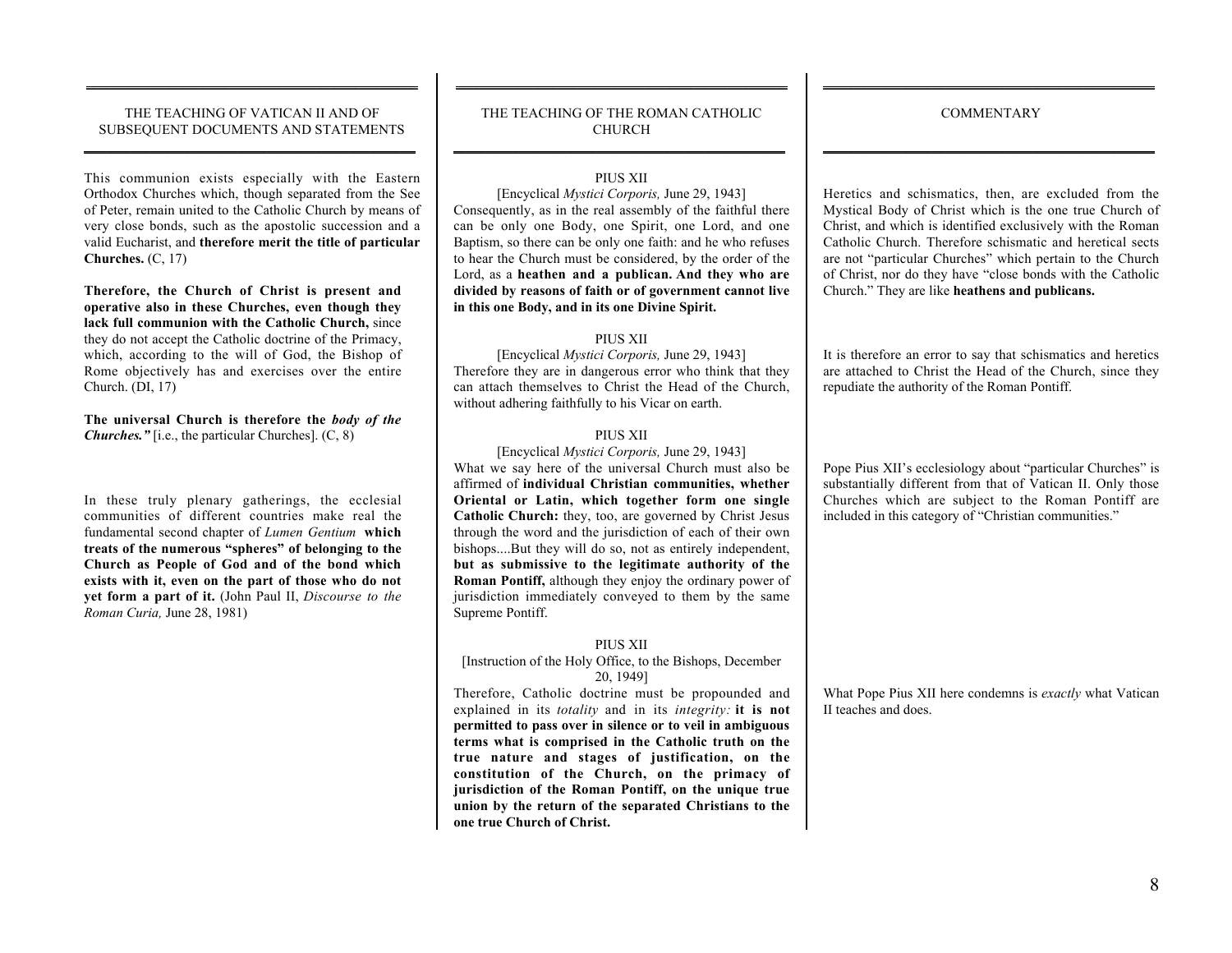\_\_\_\_\_\_\_\_\_\_\_\_\_\_\_\_\_\_\_\_\_\_\_\_\_\_\_\_\_\_\_\_\_\_\_\_\_\_\_\_\_\_\_\_\_\_\_\_

This communion exists especially with the Eastern Orthodox Churches which, though separated from the See of Peter, remain united to the Catholic Church by means of very close bonds, such as the apostolic succession and a valid Eucharist, and therefore merit the title of particular Churches. (C, 17)

Therefore, the Church of Christ is present and operative also in these Churches, even though they lack full communion with the Catholic Church, since they do not accept the Catholic doctrine of the Primacy, which, according to the will of God, the Bishop of Rome objectively has and exercises over the entire Church. (DI, 17)

The universal Church is therefore the *body of the Churches.*" [i.e., the particular Churches]. (C, 8)

In these truly plenary gatherings, the ecclesial communities of different countries make real the fundamental second chapter of *Lumen Gentium* which treats of the numerous "spheres" of belonging to the Church as People of God and of the bond which exists with it, even on the part of those who do not yet form a part of it. (John Paul II, *Discourse to the Roman Curia,* June 28, 1981)

#### THE TEACHING OF THE ROMAN CATHOLIC CHURCH  $\overline{\phantom{a}}$  , and the contract of the contract of the contract of the contract of the contract of the contract of the contract of the contract of the contract of the contract of the contract of the contract of the contrac

 $\overline{\phantom{a}}$  , and the contract of the contract of the contract of the contract of the contract of the contract of the contract of the contract of the contract of the contract of the contract of the contract of the contrac

#### PIUS XII

[Allocution to Roman students, January 30, 1949] The Church established on Peter and his successors, and she alone, must be the Church of Christ, one in herself and destined to remain until the end of time by means of submission to a personal and visible Head.

#### PIUS XII

[Encyclical *Humani Generis,* August 12, 1950] Some say they are not bound by the doctrine, explained in Our Encyclical Letter of a few years ago, and based on the sources of revelation, which teaches that the Mystical Body of Christ and the Roman Catholic Church are one and the same thing. Some reduce to a meaningless formula the necessity of belonging to the true Church in order to gain eternal salvation.

#### PIUS XII

[Apostolic Letter, *Cupimus in primis,* January 18, 1952, to the Catholics of China.]

A Christian community which would act in this way [cut off from the Apostolic See] would wither like the branch cut off from the vine and could not produce the fruits of salvation.

#### PIUS XII

[Allocution to the Lenten preachers, March 27, 1953] The Church is a sheepfold which has one supreme invisible Shepherd, Christ Himself, who has willed, nevertheless, to be replaced on earth by a visible Shepherd, the Pope.

PIUS XII [Allocution to the Irish pilgrims, October 8, 1957]

To be Christian one must be Roman; one must recognize the oneness of Christ's Church, that is governed by one successor of the Prince of the Apostles, who is the Bishop of Rome, Christ's Vicar on earth.

Consequently the Church of Christ cannot consist of those who are not submitted to the Roman Pontiff. Therefore schismatic and heretical sects are not "particular Churches" which pertain to the Church of Christ, nor do they have "close bonds with the Catholic Church."

If the Mystical Body of Christ and the Roman Catholic Church are one and the same thing, then schismatic and heretical sects are detached from the Mystical Body, because they are detached from the Roman Catholic Church.

Therefore schismatic and heretical sects are not "particular Churches," but are branches cut off from the vine, and do not produce the fruits of salvation.

Therefore schismatics and heretics are outside of the sheepfold of Christ, since they are not submitted to the Pope.

Therefore those who are not Roman are not Christians. Those who do not recognize the oneness of Christ's Church, that is governed by the Roman Pontiff, are not Christians.

 $\overline{\phantom{a}}$  , and the contract of the contract of the contract of the contract of the contract of the contract of the contract of the contract of the contract of the contract of the contract of the contract of the contrac

 $\overline{\phantom{a}}$  , and the contract of the contract of the contract of the contract of the contract of the contract of the contract of the contract of the contract of the contract of the contract of the contract of the contrac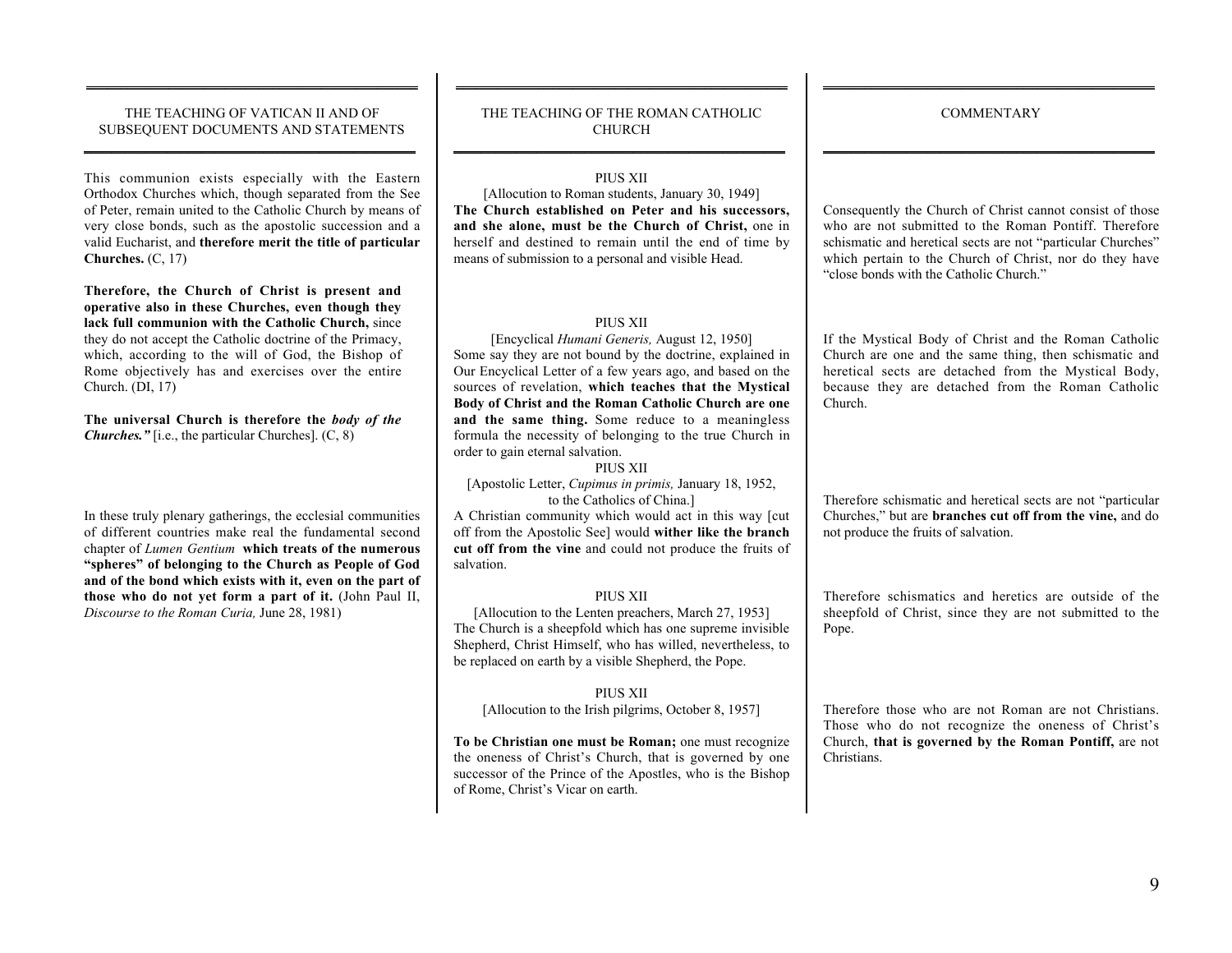# QUESTION II: WHETHER IT IS POSSIBLE TO BE PART OF THE CHURCH OF CHRIST WITHOUT BEING SUBMITTED TO THE ROMAN PONTIFF?

#### THE TEACHING OF VATICAN II AND OF SUBSEQUENT DOCUMENTS AND STATEMENTS  $\overline{\phantom{a}}$  , and the contract of the contract of the contract of the contract of the contract of the contract of the contract of the contract of the contract of the contract of the contract of the contract of the contrac

\_\_\_\_\_\_\_\_\_\_\_\_\_\_\_\_\_\_\_\_\_\_\_\_\_\_\_\_\_\_\_\_\_\_\_\_\_\_\_\_\_\_\_\_\_\_\_\_

Therefore, the Church of Christ is present and operative also in these Churches, even though they lack full communion with the Catholic Church, *since they do not accept the Catholic doctrine of the Primacy,* which, according to the will of God, the Bishop of Rome objectively has and exercises over the entire Church. (DI, 17)

Since, however, communion with the universal Church, represented by Peter's successor, is not an external complement to the particular Church, but one of its internal constituents, the situation of those venerable Christian communities also means that their existence as particular Churches is *wounded.* (C, 17)

Among these manifold particular expressions of the saving presence of the one Church of Christ, there are to be found from the times of the apostles on, those entities which are in themselves *Churches* because, although they are particular, the universal Church becomes present in them [the particular Churches] with all her essential elements. (C, 7)

The elements of this already-given Church exist, found in their fullness in the Catholic Church, and without this fullness, in the other communities, where certain features of the Christian mystery have at times been more effectively emphasized. Ecumenism is directed precisely to making the partial communion existing between Christians grow towards full communion in truth and charity. (*Ut unum sint,* 14)

THE TEACHING OF THE ROMAN CATHOLIC CHURCH  $\overline{\phantom{a}}$  , and the contract of the contract of the contract of the contract of the contract of the contract of the contract of the contract of the contract of the contract of the contract of the contract of the contrac

 $\overline{\phantom{a}}$  , and the contract of the contract of the contract of the contract of the contract of the contract of the contract of the contract of the contract of the contract of the contract of the contract of the contrac

 $\overline{\phantom{a}}$  , and the contract of the contract of the contract of the contract of the contract of the contract of the contract of the contract of the contract of the contract of the contract of the contract of the contrac COMMENTARY

 $\overline{\phantom{a}}$  , and the contract of the contract of the contract of the contract of the contract of the contract of the contract of the contract of the contract of the contract of the contract of the contract of the contrac

The Vatican II ecclesiology holds that the schismatic and/or heretical "particular Churches," which are parts of the Church of Christ, the universal Church, and in which the universal Church is present in all her *essential elements,* are merely *wounded,* because of their refusal to submit to the Roman Pontiff.

The conclusion is, obviously, that submission to the Roman Pontiff is not an essential element of the universal Church, since otherwise it would be impossible to state that "the universal Church becomes present in them [the particular Churches] with all her essential elements."

A "wounded Church" is one which may be accidentally impaired, even imperfect, but one which is nevertheless substantially integral. When this simple analysis of common sense is applied to Ratzinger's statement, it means that the repudiation of submission to the Roman Pontiff does not cause separation from the true Church — ecclesial death — but rather only a wound, an accidental imperfection, accidental in the sense that it does not ruin the essence. By analogy, the human nature, after original sin, has all of its constitutive metaphysical and physical parts, essence and existence, body and soul, together with all of its proper faculties both of body and of soul, but is wounded, that is, has a difficulty in correctly performing the acts of the faculties due to the effects of original sin.

In the Vatican II ecclesiology, the difference between the Catholic Church and the non-Catholic Christian communities is only one of *degree of fullness.* The Church of Christ "subsists in" the Catholic Church, because it has the totality of the elements of the Church of Christ; but the Church of Christ is found *partially* in non-Catholic sects.

This doctrine involves two heresies: (1) that the Church of Christ can be found in something outside of the Roman Catholic Church; (2)that submission to the Roman Pontiff is not an *essential* element of being part of the Church of Christ, but only *an* element.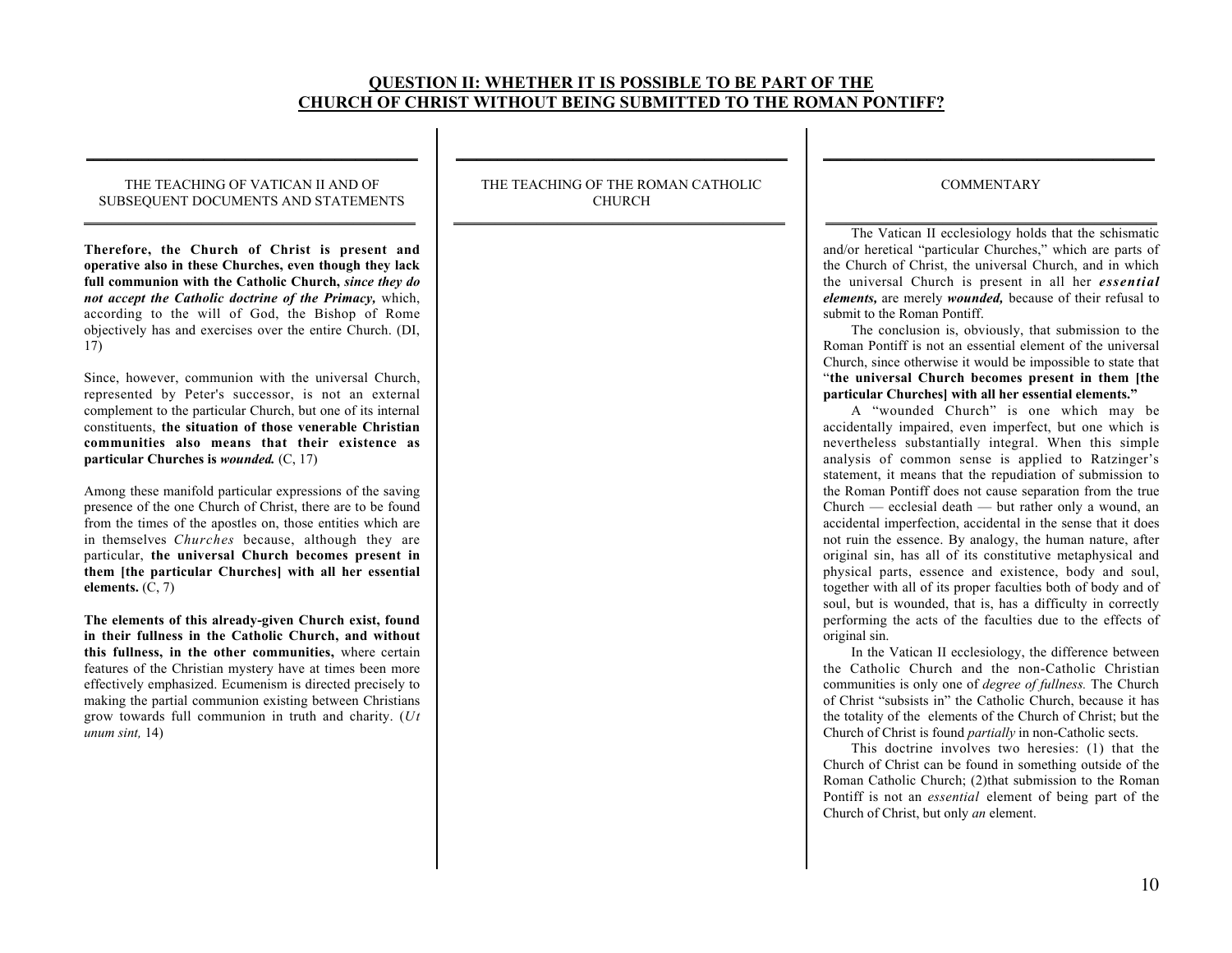\_\_\_\_\_\_\_\_\_\_\_\_\_\_\_\_\_\_\_\_\_\_\_\_\_\_\_\_\_\_\_\_\_\_\_\_\_\_\_\_\_\_\_\_\_\_\_\_

Therefore, the Church of Christ is present and operative also in these Churches, even though they lack full communion with the Catholic Church, *since they do not accept the Catholic doctrine of the Primacy,* which, according to the will of God, the Bishop of Rome objectively has and exercises over the entire Church. (DI, 17)

Since, however, communion with the universal Church, represented by Peter's successor, is not an external complement to the particular Church, but one of its internal constituents, the situation of those venerable Christian communities also means that their existence as particular Churches is *wounded.* (C, 17)

Among these manifold particular expressions of the saving presence of the one Church of Christ, there are to be found from the times of the apostles on, those entities which are in themselves *Churches* because, although they are particular, the universal Church becomes present in them [the particular Churches] with all her essential elements.  $(C, 7)$ 

The elements of this already-given Church exist, found in their fullness in the Catholic Church, and without this fullness, in the other communities, where certain features of the Christian mystery have at times been more effectively emphasized. Ecumenism is directed precisely to making the partial communion existing between Christians grow towards full communion in truth and charity. (*Ut unum sint,* 14)

#### THE TEACHING OF THE ROMAN CATHOLIC CHURCH

 $\overline{\phantom{a}}$  , and the contract of the contract of the contract of the contract of the contract of the contract of the contract of the contract of the contract of the contract of the contract of the contract of the contrac

 $\overline{\phantom{a}}$  , and the contract of the contract of the contract of the contract of the contract of the contract of the contract of the contract of the contract of the contract of the contract of the contract of the contrac LEO XII

[Exhortation *Pastoris aeterni,* July 2, 1826, to the Anti-Concordat party of the French nation, on the subject of the schismatic *Petite Église.*]

Remember and understand well "that where Peter is, there is the Church" (St. Ambrose, *In Psalm. 40,* no. 30); that "they who have not in their midst the see of Peter, who rend it by impious schism, have no part with Peter's inheritance" (St. Ambrose, *De Pœnitent.,* Book I, c. VII); "that those who refuse to associate themselves with the communion of the Chair of Peter belong to the Antichrist, not to Christ" (St. Jerome, *Epist. XV ad Damasum*).

#### GREGORY XVI

[Encyclical *Commissum divinitus,* May 17, 1835, to the Swiss clergy.]

It is an article of faith that the Roman Pontiff, successor of Blessed Peter the prince of the Apostles, not only has a primacy of honor, but also of authority and jurisdiction over the universal Church, and that, consequently, the bishops, too, are under his authority. That is why, as St. Leo goes on to say, it is necessary for the whole Church throughout the entire world, to be united to the Holy See of Peter, that is to say, to the Roman Church, and to have recourse to it as to the center of Catholic unity and ecclesiastical communion, "so that he who dares to withdraw from the unity of Peter is excluded from the divine mysteries." (*Epist. X ad episc. Prov. Vienn.*) And St. Jerome adds, "He who eats of the lamb outside of the ark of Noe perished in the moment of the Deluge." (*Epist. XV, ad Damasum*) And, like the man who gathers not with Christ, he who gathers not with his Vicar, "the same scattereth." Now, how is it possible for a man to gather with the Vicar of Christ, if he rejects his sacred authority, if he violates the rights in virtue of which that Vicar holds himself to be, at the head of the Church, the center of unity, possessed of the primacy of order and jurisdiction, and the power divinely transmitted to him in all its fullness to pasture, rule, and govern the universal Church?

**COMMENTARY** 

 $\overline{\phantom{a}}$  , and the contract of the contract of the contract of the contract of the contract of the contract of the contract of the contract of the contract of the contract of the contract of the contract of the contrac

 $\overline{\phantom{a}}$  , and the contract of the contract of the contract of the contract of the contract of the contract of the contract of the contract of the contract of the contract of the contract of the contract of the contrac

The heretical and/or schismatic sects, because they refuse to associate themselves with the communion of the Chair of Peter, belong to the Antichrist, not to Christ. They are not, therefore, particular Churches which belong to the universal Church of Christ, in which the universal Church becomes present in them with all her essential elements. Instead, the Antichrist is in them with all his essential elements.

The heretical and/or schismatic sects are excluded from the divine mysteries.

The heretical and/or schismatic sects "scatter," that is, they do not contribute to the work of eternal salvation, but actually work against Christ and His Church, because they are not united to the See of Peter.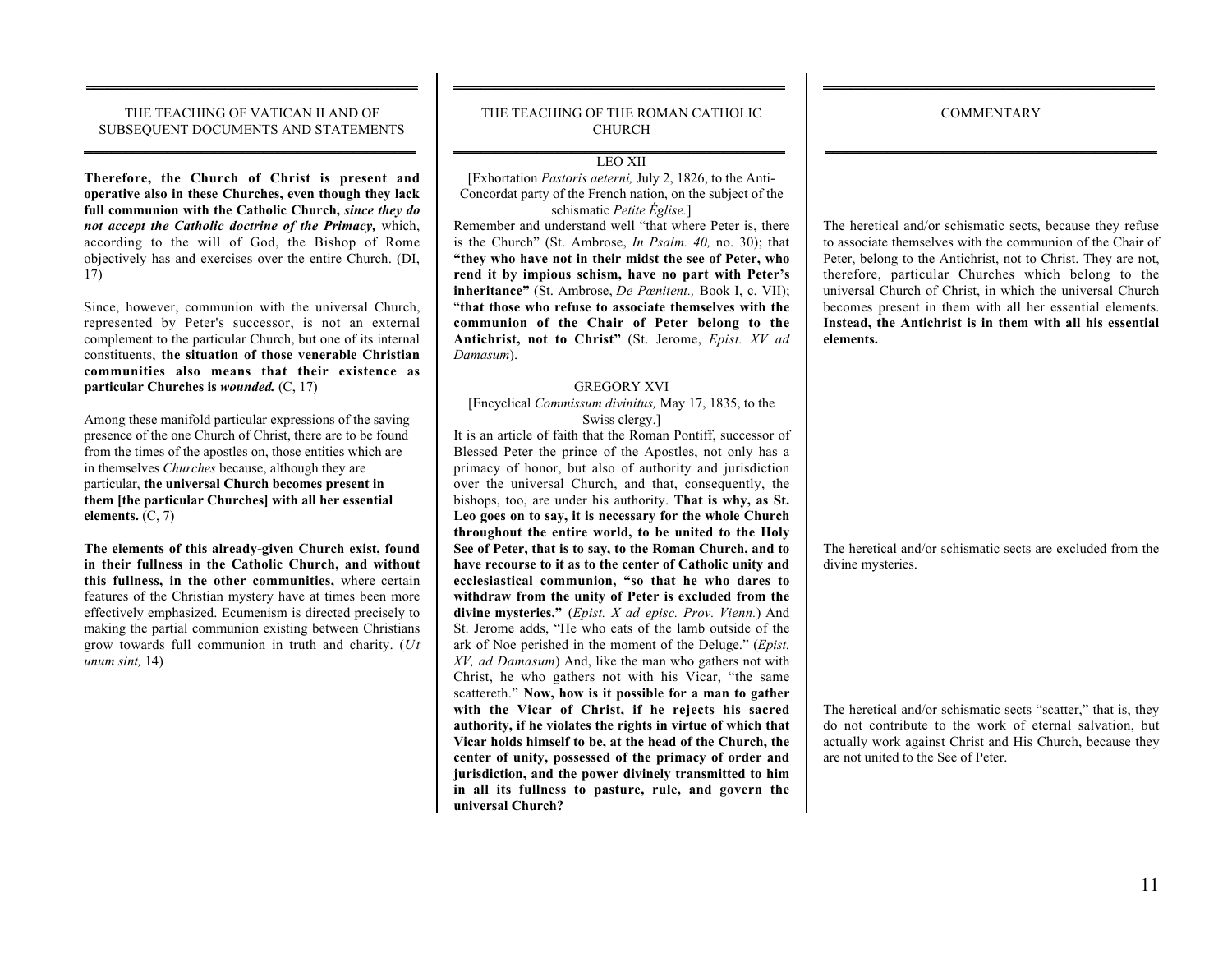$\overline{\phantom{a}}$  , and the contract of the contract of the contract of the contract of the contract of the contract of the contract of the contract of the contract of the contract of the contract of the contract of the contrac

Therefore, the Church of Christ is present and operative also in these Churches, even though they lack full communion with the Catholic Church, *since they do not accept the Catholic doctrine of the Primacy,* which, according to the will of God, the Bishop of Rome objectively has and exercises over the entire Church. (DI, 17)

Since, however, communion with the universal Church, represented by Peter's successor, is not an external complement to the particular Church, but one of its internal constituents, the situation of those venerable Christian communities also means that their existence as particular Churches is *wounded.* (C, 17)

Among these manifold particular expressions of the saving presence of the one Church of Christ, there are to be found from the times of the apostles on, those entities which are in themselves *Churches* because, although they are particular, the universal Church becomes present in them [the particular Churches] with all her essential elements.  $(C, 7)$ 

The elements of this already-given Church exist, found in their fullness in the Catholic Church, and without this fullness, in the other communities, where certain features of the Christian mystery have at times been more effectively emphasized. Ecumenism is directed precisely to making the partial communion existing between Christians grow towards full communion in truth and charity. (*Ut unum sint,* 14)

#### THE TEACHING OF THE ROMAN CATHOLIC CHURCH  $\overline{\phantom{a}}$  , and the contract of the contract of the contract of the contract of the contract of the contract of the contract of the contract of the contract of the contract of the contract of the contract of the contrac

 $\overline{\phantom{a}}$  , and the contract of the contract of the contract of the contract of the contract of the contract of the contract of the contract of the contract of the contract of the contract of the contract of the contrac

#### PIUS IX

[Encyclical *Amantissimus,* April 18, 1862] He who leaves this [Roman] See cannot hope to remain within the Church; he who eats of the lamb outside of it has no part with God.

#### PIUS IX

#### [Letter from the Holy Office, September 16, 1864, to the English Episcopate]

Pope Hormisdas insisted that the same thing should be affirmed by the bishops abjuring the schism of Acacius in a formula approved by the whole of Christian antiquity, where it is said that "they are separated from the communion of the Church who are not in agreement with the Apostolic See."

#### PIUS IX

[Apostolic Constitution *Pastor Æternus,* July 18, 1870] Hence We teach and declare that by the appointment of Our Lord the Roman Church possesses a sovereignty of ordinary power over all other Churches, and that this power of jurisdiction of the Roman Pontiff which is truly episcopal, is immediate;...so that the Church of Christ may be one flock under one supreme pastor, through the preservation of unity both of communion and of profession of the same faith, with the Roman Pontiff. *This is the teaching of Catholic truth from which no one can deviate without loss of faith and of salvation.*

#### PIUS IX

[Allocution to Roman pilgrims and pilgrims from abroad, November 27, 1871] The Church can never be reconciled with error, and the Pope cannot be separated from the Church.

#### POPE ST. LEO THE GREAT [*Sermo CXXIX*]

Wherefore, since outside the Catholic Church there is nothing undefiled, the Apostle declaring that "all that is not of faith is sin," we are in no way likened with those who are divided from the unity of the Body of Christ; we are joined in no communion.

**COMMENTARY** 

 $\overline{\phantom{a}}$  , and the contract of the contract of the contract of the contract of the contract of the contract of the contract of the contract of the contract of the contract of the contract of the contract of the contrac

 $\overline{\phantom{a}}$  , and the contract of the contract of the contract of the contract of the contract of the contract of the contract of the contract of the contract of the contract of the contract of the contract of the contrac

The schismatic and/or heretical sects are not part of the Church and have no part with God, since they are not submitted to the Roman See. Vatican II contradicts the teaching of the Roman Catholic Church. To have no part with God is to have no part with the Church. Pius IX's statement, therefore, excludes the notion of *partial communion* with non-Catholic sects.

The schismatic and/or heretical sects are separated from the communion of the Church, because they are not in agreement with the Apostolic See. Where is there any reference to *partial communion?*

Vatican II is clearly heretical, since it asserts that schismatic and/or heretical sects are part of the Church of Christ, even though they are separated from the Roman Pontiff both by communion and by faith. *What Vatican II asserts is contrary to this definitive declaration of Pius IX, and is therefore heretical.*

The doctrine of Vatican II separates the Church from the Pope, since it teaches that schismatic and/or heretical sects are part of the Church of Christ, although they are separated from the Roman Pontiff.

Vatican II's "partial communion" novelty contradicts the teaching of Pope St. Leo the Great.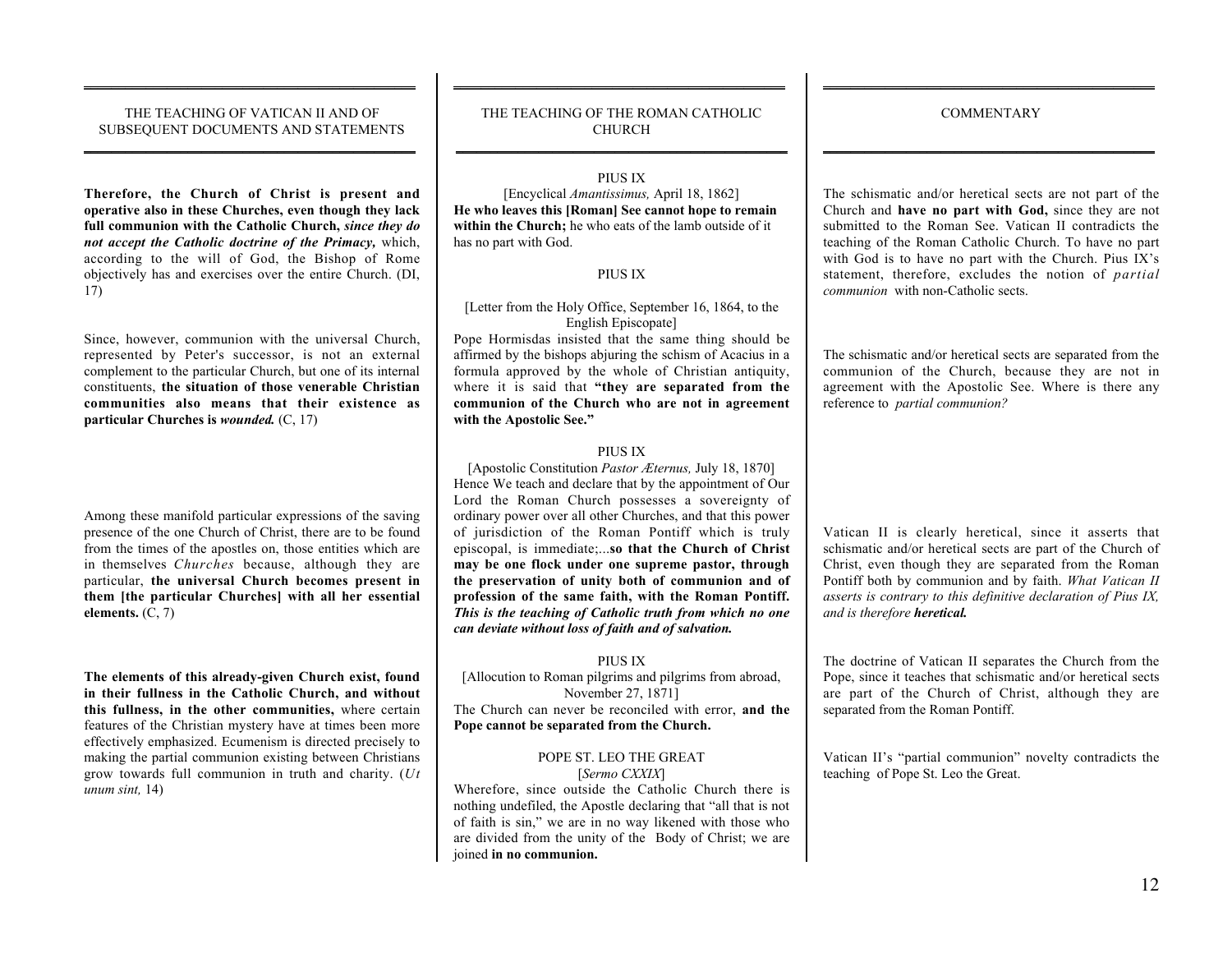$\overline{\phantom{a}}$  , and the contract of the contract of the contract of the contract of the contract of the contract of the contract of the contract of the contract of the contract of the contract of the contract of the contrac

Therefore, the Church of Christ is present and operative also in these Churches, even though they lack full communion with the Catholic Church, *since they do not accept the Catholic doctrine of the Primacy,* which, according to the will of God, the Bishop of Rome objectively has and exercises over the entire Church. (DI, 17)

Since, however, communion with the universal Church, represented by Peter's successor, is not an external complement to the particular Church, but one of its internal constituents, the situation of those venerable Christian communities also means that their existence as particular Churches is *wounded.* (C, 17)

Among these manifold particular expressions of the saving presence of the one Church of Christ, there are to be found from the times of the apostles on, those entities which are in themselves *Churches* because, although they are particular, the universal Church becomes present in them [the particular Churches] with all her essential elements.  $(C, 7)$ 

Among these manifold particular expressions of the saving presence of the one Church of Christ, there are to be found from the times of the apostles on, those entities which are in themselves *Churches* because, although they are particular, the universal Church becomes present in them [the particular Churches] with all her essential elements. (C, 7)

#### THE TEACHING OF THE ROMAN CATHOLIC CHURCH  $\overline{\phantom{a}}$  , and the contract of the contract of the contract of the contract of the contract of the contract of the contract of the contract of the contract of the contract of the contract of the contract of the contrac

 $\overline{\phantom{a}}$  , and the contract of the contract of the contract of the contract of the contract of the contract of the contract of the contract of the contract of the contract of the contract of the contract of the contrac

PIUS IX

[Encyclical *Etsi multa,* November 21, 1873] Whence it follows that from this Apostolic See where Peter lives and presides and grants to all those who seek it the truth of faith, emanate all the rights of holy communion; and this same See "is certainly to the other churches spread through the world what the head is to the other members of the body, and who so separates himself from this See becomes a stranger to the Christian religion, since he ceases to be part of its structure." (St. Boniface I, *Ep.* 14)

#### LEO XIII

[Letter *Officio sanctissimo,* December 22, 1887, to the Bishops of Bavaria]

But he who in his manner of thinking and acting would separate himself from his shepherd and from his Sovereign Pastor, the Roman Pontiff, has no further bond with Christ: "He that heareth you, heareth me, he that despiseth you, despiseth me" (Luke X: 16). Whoever is estranged from Christ does not reap; he scatters.

#### PIUS XI

[Encyclical *Mortalium Animos,* January 6, 1928] No one is in the Church of Christ, and no one remains in it, unless he acknowledges and accepts with obedience the authority and power of Peter and his legitimate successors.

#### PIUS XII

[Encyclical *Mystici Corporis,* June 29, 1943] Therefore they are in dangerous error who think that they can attach themselves to Christ the Head of the Church, without adhering faithfully to his Vicar on earth.

**COMMENTARY** 

 $\overline{\phantom{a}}$  , and the contract of the contract of the contract of the contract of the contract of the contract of the contract of the contract of the contract of the contract of the contract of the contract of the contrac

 $\overline{\phantom{a}}$  , and the contract of the contract of the contract of the contract of the contract of the contract of the contract of the contract of the contract of the contract of the contract of the contract of the contrac

Members of schismatic and/or heretical sects are strangers to the Christian religion, since they cease to be a part of its structure, because they refuse submission to the Roman Pontiff. They are not "particular Churches" which are in "partial communion" with the Catholic Church, but are strangers to the Christian religion, according to the teaching of the Holy Father.

Therefore schismatic sects and heretical sects have no further bond with Christ. They are not "particular Churches" which are in "partial communion" with the Catholic Church, and which are part of the Church of Christ. They do not "remain united to the Catholic Church by means of very close bonds," as Vatican II holds. In fact, they scatter against Christ in their activities.

Heretical and/or schismatic sects are not in the Church of Christ, because they are not submitted to the authority of St. Peter and his legitimate successors.

Consequently the condition of schismatic and/or heretical sects is that they are detached from Christ, and are not, as Vatican II asserts, merely *wounded.*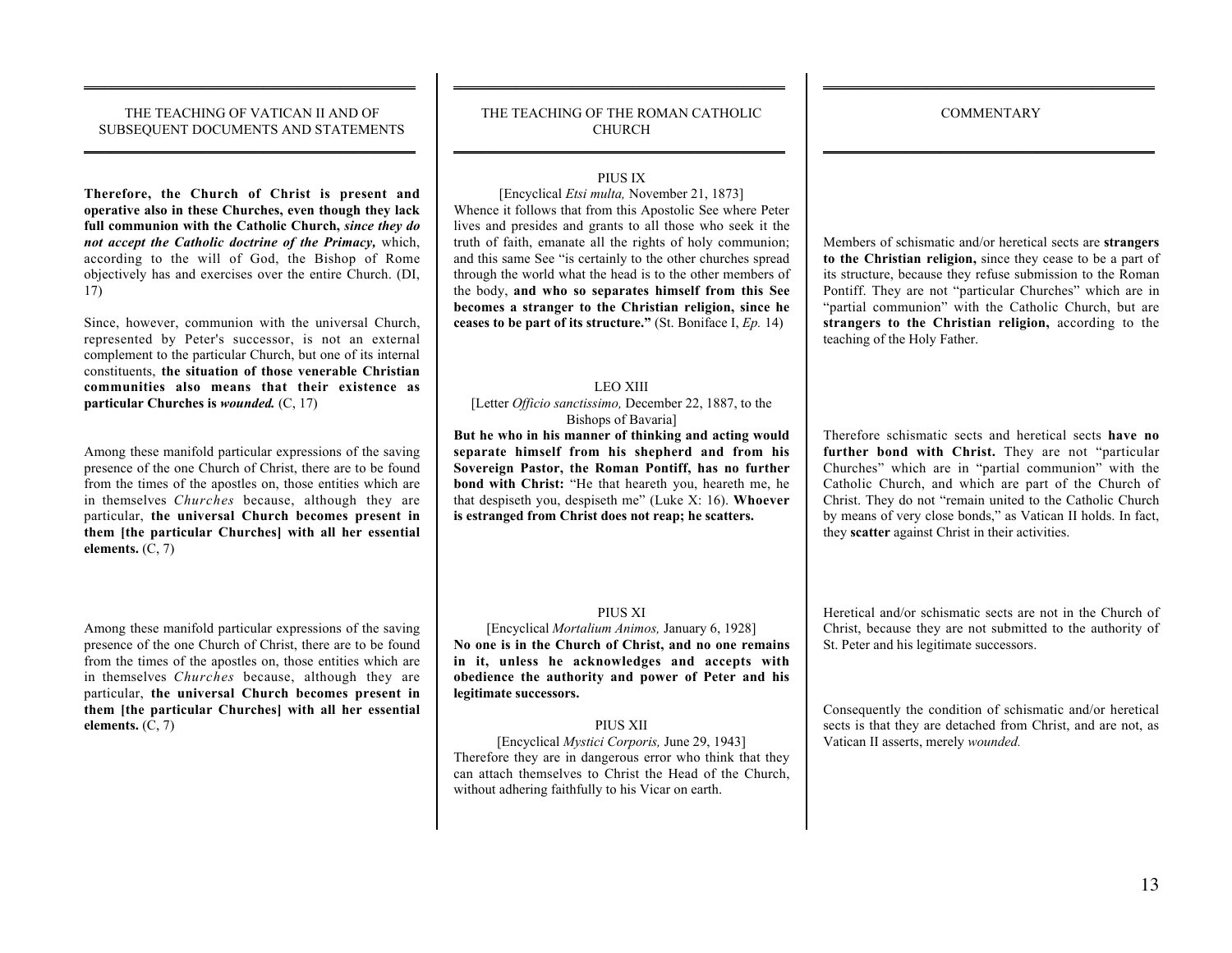# QUESTION III: IS IT TRUE THAT IN EVERY VALID CELEBRATION OF THE EUCHARIST, THE ONE, HOLY, CATHOLIC AND APOSTOLIC CHURCH BECOMES PRESENT?

 $\overline{\phantom{a}}$  , and the contract of the contract of the contract of the contract of the contract of the contract of the contract of the contract of the contract of the contract of the contract of the contract of the contrac

#### THE TEACHING OF VATICAN II AND OF SUBSEQUENT DOCUMENTS AND STATEMENTS \_\_\_\_\_\_\_\_\_\_\_\_\_\_\_\_\_\_\_\_\_\_\_\_\_\_\_\_\_\_\_\_\_\_\_\_\_\_\_\_\_\_\_\_\_\_\_\_

 $\overline{\phantom{a}}$  , and the contract of the contract of the contract of the contract of the contract of the contract of the contract of the contract of the contract of the contract of the contract of the contract of the contrac

Indeed, 'through the celebration of the Eucharist of the Lord in each of these Churches, the Church of God is built up and grows in stature', for in every valid celebration of the Eucharist the one, holy, catholic and apostolic Church becomes truly present. (C, 17)

Indeed, 'through the celebration of the Eucharist of the Lord in each of these Churches, the Church of God is built up and grows in stature', for in every valid celebration of the Eucharist the one, holy, catholic and apostolic Church becomes truly present. (C, 17)

Indeed, 'through the celebration of the Eucharist of the Lord in each of these Churches, the Church of God is built up and grows in stature', for in every valid celebration of the Eucharist the one, holy, catholic and apostolic Church becomes truly present. (C, 17)

THE TEACHING OF THE ROMAN CATHOLIC CHURCH AND/OR OF FATHERS AND THEOLOGIANS

 $\frac{1}{2}$  ,  $\frac{1}{2}$  ,  $\frac{1}{2}$  ,  $\frac{1}{2}$  ,  $\frac{1}{2}$  ,  $\frac{1}{2}$  ,  $\frac{1}{2}$  ,  $\frac{1}{2}$  ,  $\frac{1}{2}$  ,  $\frac{1}{2}$  ,  $\frac{1}{2}$  ,  $\frac{1}{2}$  ,  $\frac{1}{2}$  ,  $\frac{1}{2}$  ,  $\frac{1}{2}$  ,  $\frac{1}{2}$  ,  $\frac{1}{2}$  ,  $\frac{1}{2}$  ,  $\frac{1$ 

#### SAINT CYPRIAN

[*De Unitate Ecclesiæ,* c. 17. P.L. 4, 513.] The schismatic dares to set up an altar and to profane the truth of the divine Victim by means of false sacrifices.

#### ST. LEO THE GREAT [Ep. LXXX *Ad Anatolium,* cap. 2.] Elsewhere [i.e., outside the Church] there is neither a legitimate priesthood nor true sacrifices.

### ST. JEROME

*In Amos,* V: 22, P.L. 25, 1033-1034. God hates the sacrifices of these [ i.e., heretics] and pushes them away from Himself, and whenever they come together in the name of the Lord, He abhors their stench, and holds his nose...

#### PIUS VI

[Instruction *Laudabilem majorum,* September 26, 1791, to the French Bishops] For what is the sin of schism, committed by the intruded priest, if it is not to usurp by his own action the pastoral

ministry, without any authorization, and even in contempt of the authority of the bishop whom he rejects?

| <b>COMMENTARY</b> |  |
|-------------------|--|

 $\frac{1}{2}$  ,  $\frac{1}{2}$  ,  $\frac{1}{2}$  ,  $\frac{1}{2}$  ,  $\frac{1}{2}$  ,  $\frac{1}{2}$  ,  $\frac{1}{2}$  ,  $\frac{1}{2}$  ,  $\frac{1}{2}$  ,  $\frac{1}{2}$  ,  $\frac{1}{2}$  ,  $\frac{1}{2}$  ,  $\frac{1}{2}$  ,  $\frac{1}{2}$  ,  $\frac{1}{2}$  ,  $\frac{1}{2}$  ,  $\frac{1}{2}$  ,  $\frac{1}{2}$  ,  $\frac{1$ 

The schismatic "orthodox" churches profane the truth of the divine Victim by means of false sacrifices.

Despite the validity of their priesthood and Masses, the schismatics have neither a legitimate priesthood nor a true sacrifice, i.e., one which is pleasing to God, because they offer it outside the Church and their priests do not act in the person of the Church.

God holds his nose for the stench of the sacrifices offered by heretics.

The offering of Mass by schismatic priests is a sinful act of schism.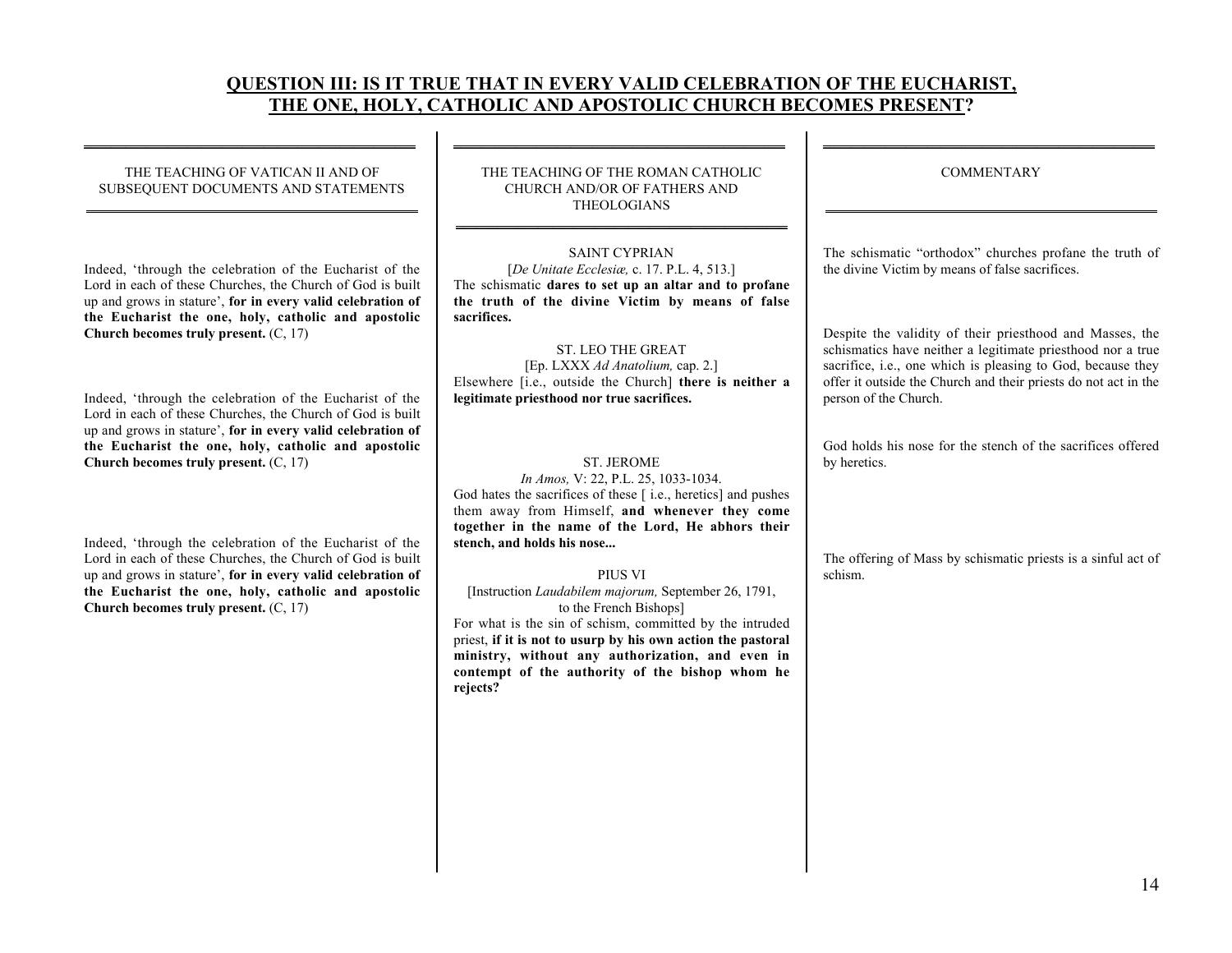$\overline{\phantom{a}}$  , and the contract of the contract of the contract of the contract of the contract of the contract of the contract of the contract of the contract of the contract of the contract of the contract of the contrac

Indeed, 'through the celebration of the Eucharist of the Lord in each of these Churches, the Church of God is built up and grows in stature', for in every valid celebration of the Eucharist the one, holy, catholic and apostolic Church becomes truly present. (C, 17)

#### THE TEACHING OF THE ROMAN CATHOLIC CHURCH AND/OR OF FATHERS AND THEOLOGIANS

 $\overline{\phantom{a}}$  , and the contract of the contract of the contract of the contract of the contract of the contract of the contract of the contract of the contract of the contract of the contract of the contract of the contrac

#### PIUS IX

\_\_\_\_\_\_\_\_\_\_\_\_\_\_\_\_\_\_\_\_\_\_\_\_\_\_\_\_\_\_\_\_\_\_\_\_\_\_\_\_\_\_\_\_\_\_\_\_

[Encyclical *Amantissimus,* April 18, 1862] He who leaves this [Roman] See cannot hope to remain within the Church; he who eats of the lamb outside of it has no part with God.

# ST. THOMAS AQUINAS

[IIIa, q. 82, art. 7, c.]

And since the consecration of the Eucharist is a power which follows the power of Order, such persons as are separated from the Church by heresy, schism, or excommunication, can indeed consecrate the Eucharist, which on being consecrated by them contains Christ's true body and blood; but they act wrongly and sin by doing so; and in consequence they do not receive the fruit of the sacrifice, which is a spiritual sacrifice.

#### ST. THOMAS AQUINAS

[IIIa, q. 82, art. 7, ad 3um.] The priest, in reciting the prayers of the Mass, speaks in the person of the Church, in whose unity he remains; but in consecrating the sacrament he speaks in the person of Christ, whose place he holds by the power of his Orders. Consequently, a priest severed from the unity of the Church celebrates Mass, not having lost the power of Order, he consecrates Christ's true body and blood; but because he is severed from the unity of the Church, his prayers have no efficacy.

#### FR. FELIX M CAPPELLO, S. J.

[*Tractatus Canonico-moralis de Sacramentis,* (Turin: Marietti), 1962, I, p. 462.]

Priests who are separated from the Church, although they validly sacrifice *in the name of Christ,* nevertheless do not offer the sacrifice *as ministers of the Church and in the person of the Church itself.* For the priest is commissioned by the Church to pray to intercede, and to offer in its name, and in regard to this, the Church can take away from a separated priest the ability to sacrifice in its name.

**COMMENTARY** 

 $\overline{\phantom{a}}$  , and the contract of the contract of the contract of the contract of the contract of the contract of the contract of the contract of the contract of the contract of the contract of the contract of the contrac

 $\overline{\phantom{a}}$  , and the contract of the contract of the contract of the contract of the contract of the contract of the contract of the contract of the contract of the contract of the contract of the contract of the contrac

Schismatics, who eat of the lamb [i.e., say Mass and receive Holy Communion] outside of the Church, have no part with God.

Hence schismatics, heretics and excommunicates, even if they consecrate validly, objectively commit a sin every time they do so, and do not receive the fruit of the sacrifice.

The Masses of the eastern schismatics, although valid, have no efficacy as prayers to God, since the priest is not acting in the person of the Church. How can someone who is committing a mortal sin by saying Mass, because he is a schismatic, and who is not acting in the person of the Church, make truly present the one, holy, catholic, and apostolic Church?

A schismatic priest, therefore, cannot offer the sacrifice in the name or person of the Church. How then, is it possible that in every valid celebration of the Eucharist the one, holy, catholic and apostolic Church becomes truly present?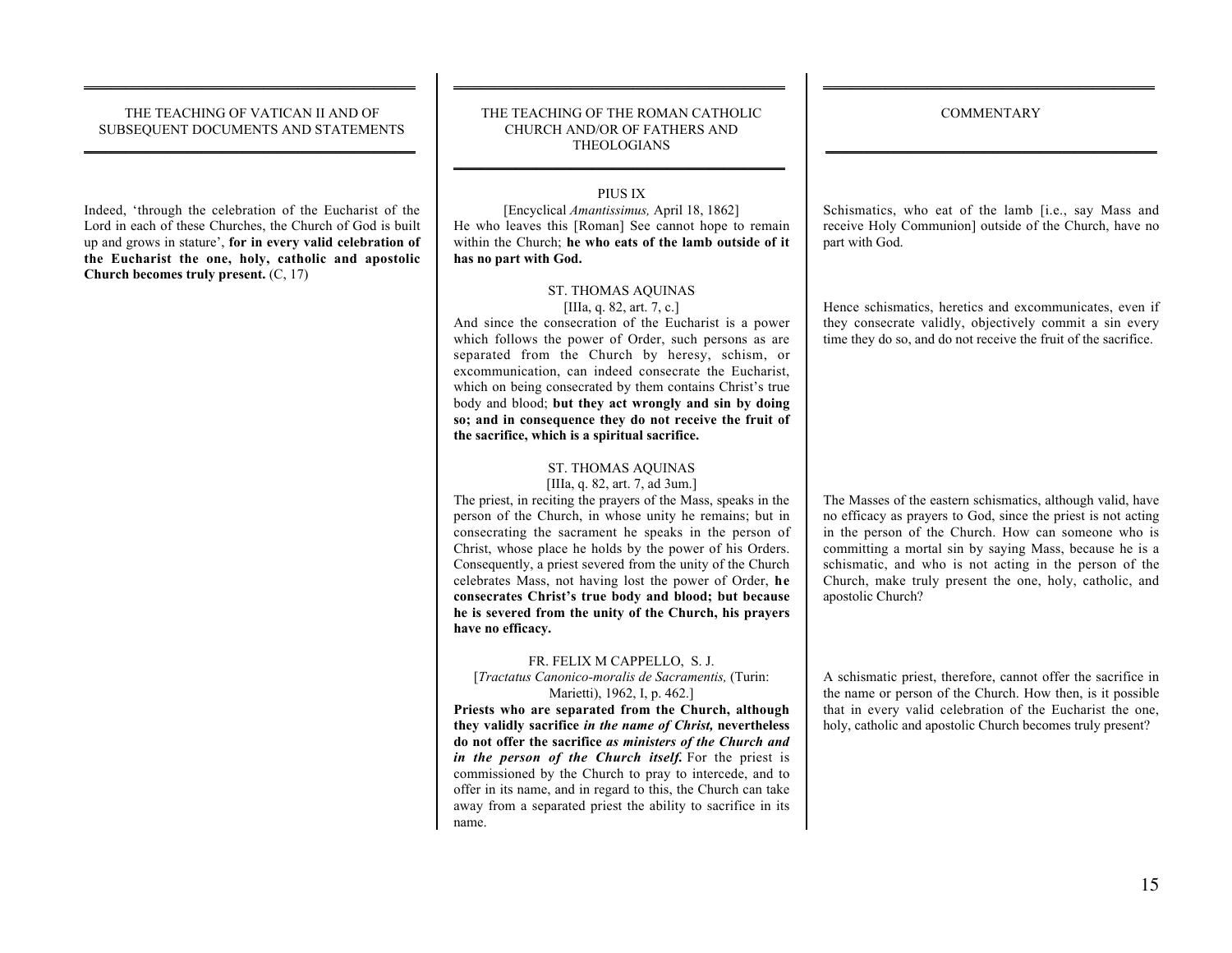# QUESTION IV: WHETHER THE HOLY GHOST USES SCHISMATIC AND/OR HERETICAL SECTS AS MEANS OF SALVATION?

#### THE TEACHING OF VATICAN II AND OF SUBSEQUENT DOCUMENTS AND STATEMENTS  $\frac{1}{2}$  ,  $\frac{1}{2}$  ,  $\frac{1}{2}$  ,  $\frac{1}{2}$  ,  $\frac{1}{2}$  ,  $\frac{1}{2}$  ,  $\frac{1}{2}$  ,  $\frac{1}{2}$  ,  $\frac{1}{2}$  ,  $\frac{1}{2}$  ,  $\frac{1}{2}$  ,  $\frac{1}{2}$  ,  $\frac{1}{2}$  ,  $\frac{1}{2}$  ,  $\frac{1}{2}$  ,  $\frac{1}{2}$  ,  $\frac{1}{2}$  ,  $\frac{1}{2}$  ,  $\frac{1$

 $\frac{1}{2}$  ,  $\frac{1}{2}$  ,  $\frac{1}{2}$  ,  $\frac{1}{2}$  ,  $\frac{1}{2}$  ,  $\frac{1}{2}$  ,  $\frac{1}{2}$  ,  $\frac{1}{2}$  ,  $\frac{1}{2}$  ,  $\frac{1}{2}$  ,  $\frac{1}{2}$  ,  $\frac{1}{2}$  ,  $\frac{1}{2}$  ,  $\frac{1}{2}$  ,  $\frac{1}{2}$  ,  $\frac{1}{2}$  ,  $\frac{1}{2}$  ,  $\frac{1}{2}$  ,  $\frac{1$ 

It follows that these separated Churches and Communities, though we believe they suffer from defects already mentioned, have by no means been deprived of significance and importance in the mystery of salvation. For the Spirit of Christ has not refrained from using them as means of salvation which derive their efficacy from the very fullness of grace and truth entrusted to the Catholic Church. (Vatican II, *Unitatis Redintegratio,* 3)

Does it not sometimes happen that the firm belief of the followers of the non-Christian religions — a belief that is also an effect of the Spirit of truth operating outside of the visible confines of the Mystcal Body  $\frac{1}{x}$  can make Christians ashemed? (John Paul II, *Redemptor Hominis*)

It is extremely important to give a correct and fair presentation of the other Churches and ecclesial communities, that the Spirit of Christ does not refrain from using as means of salvation. (John Paul II, *Catechesi Tradendi,* October 16, 1979)

THE TEACHING OF THE ROMAN CATHOLIC CHURCH AND/OR OF FATHERS AND THEOLOGIANS

 $\overline{\phantom{a}}$  , and the contract of the contract of the contract of the contract of the contract of the contract of the contract of the contract of the contract of the contract of the contract of the contract of the contrac

 $\frac{1}{2}$  ,  $\frac{1}{2}$  ,  $\frac{1}{2}$  ,  $\frac{1}{2}$  ,  $\frac{1}{2}$  ,  $\frac{1}{2}$  ,  $\frac{1}{2}$  ,  $\frac{1}{2}$  ,  $\frac{1}{2}$  ,  $\frac{1}{2}$  ,  $\frac{1}{2}$  ,  $\frac{1}{2}$  ,  $\frac{1}{2}$  ,  $\frac{1}{2}$  ,  $\frac{1}{2}$  ,  $\frac{1}{2}$  ,  $\frac{1}{2}$  ,  $\frac{1}{2}$  ,  $\frac{1$ 

#### GREGORY XVI [Encyclical *Summo jugiter,* May 27, 1832, to the Bishops of Bavaria]

For in fact, you know as well as We do, Venerable Brother, with what constancy our fathers endeavored to inculcate this article of faith which these innovators dare to deny, namely, the necessity of Catholic faith and unity to obtain salvation. This is what was taught by one of the most famous of the disciples of the Apostles, St. Ignatius Martyr, in his Epistle to the Philadelphians: "Do not deceive yourselves," he wrote to them, "he who adheres to the author of a schism will not possess the kingdom of God." St. Augustine and the other bishops of Africa, assembled in 412 in the Council of Cirta expressed themselves in the following terms on this subject: "He who is separated from the body of the Catholic Church, however laudable his conduct may otherwise seem, will never enjoy eternal life, and the anger of God remains on him by reason of the crime of which he is guilty in living separated from Christ." (Epistle 141) And without citing here the witness of almost innumerable other ancient Fathers, We will limit Ourselves to quoting our glorious predecessor, St. Gregory the Great, who gives explicit testimony to the fact that such is the teaching of the Catholic Church on this head. "The holy universal Church," he says, "teaches that God cannot be truly adored except within its fold: she affirms that all those who are separated from her will not be saved."

 $\frac{1}{2}$  ,  $\frac{1}{2}$  ,  $\frac{1}{2}$  ,  $\frac{1}{2}$  ,  $\frac{1}{2}$  ,  $\frac{1}{2}$  ,  $\frac{1}{2}$  ,  $\frac{1}{2}$  ,  $\frac{1}{2}$  ,  $\frac{1}{2}$  ,  $\frac{1}{2}$  ,  $\frac{1}{2}$  ,  $\frac{1}{2}$  ,  $\frac{1}{2}$  ,  $\frac{1}{2}$  ,  $\frac{1}{2}$  ,  $\frac{1}{2}$  ,  $\frac{1}{2}$  ,  $\frac{1$ **COMMENTARY** 

 $\frac{1}{2}$  ,  $\frac{1}{2}$  ,  $\frac{1}{2}$  ,  $\frac{1}{2}$  ,  $\frac{1}{2}$  ,  $\frac{1}{2}$  ,  $\frac{1}{2}$  ,  $\frac{1}{2}$  ,  $\frac{1}{2}$  ,  $\frac{1}{2}$  ,  $\frac{1}{2}$  ,  $\frac{1}{2}$  ,  $\frac{1}{2}$  ,  $\frac{1}{2}$  ,  $\frac{1}{2}$  ,  $\frac{1}{2}$  ,  $\frac{1}{2}$  ,  $\frac{1}{2}$  ,  $\frac{1$ 

According to the Holy Father, it is an article of faith that those who do not possess the Catholic Faith and who are not members of the Catholic Church are going to hell, unless they are excused from fault because of invincible ignorance.

Therefore those who adhere to the schism of Photius [i.e., the Eastern Orthodox] will go to hell, unless they are excused from fault because of invincible ignorance.

Therefore those who are separated from the Catholic Church have the anger of God upon them, and will go to hell, no matter what other virtues they may have, unless they are excused from fault because of invincible ignorance.

Heretics and schismatics cannot give true adoration to God, because they are separated from His fold. Because they are separated from the Church, they will go to hell, unless they are excused from fault because of invincible ignorance.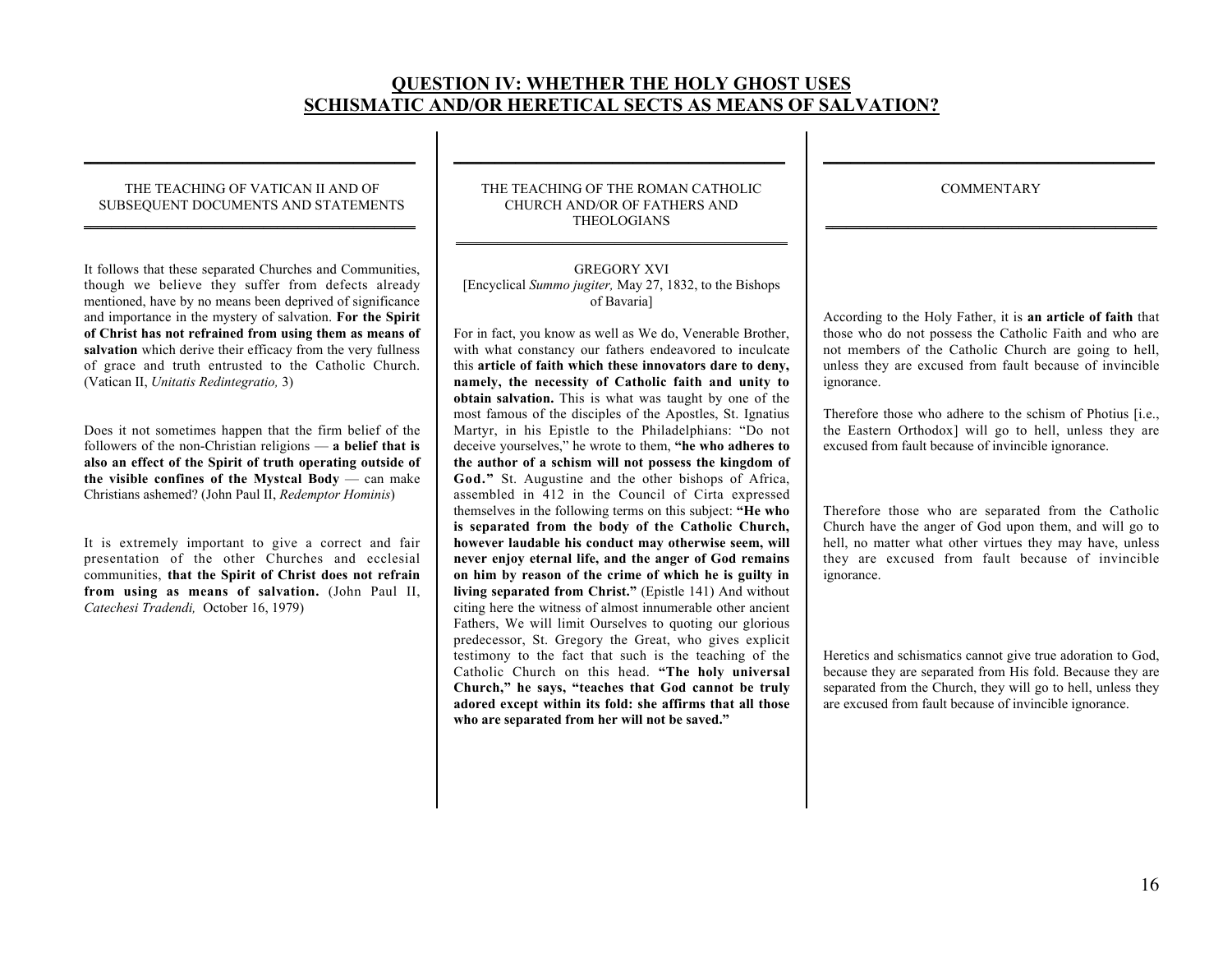$\overline{\phantom{a}}$  , and the contract of the contract of the contract of the contract of the contract of the contract of the contract of the contract of the contract of the contract of the contract of the contract of the contrac

It follows that these separated Churches and Communities, though we believe they suffer from defects already mentioned, have by no means been deprived of significance and importance in the mystery of salvation. For the Spirit of Christ has not refrained from using them as means of salvation which derive their efficacy from the very fullness of grace and truth entrusted to the Catholic Church. (Vatican II, *Unitatis Redintegratio,* 3)

It follows that these separated Churches and Communities, though we believe they suffer from defects already mentioned, have by no means been deprived of significance and importance in the mystery of salvation. For the Spirit of Christ has not refrained from using them as means of salvation which derive their efficacy from the very fullness of grace and truth entrusted to the Catholic Church. (Vatican II, *Unitatis Redintegratio,* 3)

It follows that these separated Churches and Communities, though we believe they suffer from defects already mentioned, have by no means been deprived of significance and importance in the mystery of salvation. For the Spirit of Christ has not refrained from using them as means of salvation which derive their efficacy from the very fullness of grace and truth entrusted to the Catholic Church. (Vatican II, *Unitatis Redintegratio,* 3)

#### THE TEACHING OF THE ROMAN CATHOLIC CHURCH AND/OR OF FATHERS AND THEOLOGIANS

\_\_\_\_\_\_\_\_\_\_\_\_\_\_\_\_\_\_\_\_\_\_\_\_\_\_\_\_\_\_\_\_\_\_\_\_\_\_\_\_\_\_\_\_\_\_\_\_

 $\overline{\phantom{a}}$  , and the contract of the contract of the contract of the contract of the contract of the contract of the contract of the contract of the contract of the contract of the contract of the contract of the contrac

#### GREGORY XVI

[Letter *Perlatum ad Nos,* July 17, 1841, to the Archbishop pf Lwow.]

With God's help, your clergy will never have any more pressing anxiety than to preach the true Catholic faith: he who does not keep it whole and without error, will indubitably be lost. They will endeavor, therefore, to favor union with the Catholic Church; for he who is separated from it will not have life.

#### PIUS IX

[Letter *Singulari quidem,* March 17, 1856, to the Austrian Episcopate]

The true Church is one, Holy, Catholic, Apostolic, and Roman; unique: the Chair founded on Peter by the Lord's words; outside her fold is to be found neither the true faith nor eternal salvation, for it is impossible to have God for Father if one has not the Church for Mother, and it is in vain that one flatters oneself on belonging to the Church, if one is separated from the Chair of Peter on which the Church is founded.

#### PIUS IX

[*Ubi primum* to the Consistory, December 17, 1847] Let those who wish to be saved come to this pillar, to this foundation of the truth which is the Church, let them come to the true Church of Christ which, in her Bishops and in the Roman Pontiff, the supreme head of all, possesses the uninterrupted succession of apostolic authority...We will never spare either Our efforts or Our labors, to bring back, by the grace of the same Jesus Christ, to this unique way of truth and salvation, those in ignorance and error.

**COMMENTARY** 

 $\overline{\phantom{a}}$  , and the contract of the contract of the contract of the contract of the contract of the contract of the contract of the contract of the contract of the contract of the contract of the contract of the contrac

 $\overline{\phantom{a}}$  , and the contract of the contract of the contract of the contract of the contract of the contract of the contract of the contract of the contract of the contract of the contract of the contract of the contrac

Heretics, inasmuch as they do not have the true Faith, and schismatics, inasmuch as they are separated from the Catholic Church, will go to hell, unless they are excused from fault because of invincible ignorance.

Heretics and schismatics have neither true faith nor eternal salvation, since they are outside of the Roman Church.

Non-Catholic religions are not means of salvation, since the Roman Catholic Church is the unique way of truth and salvation.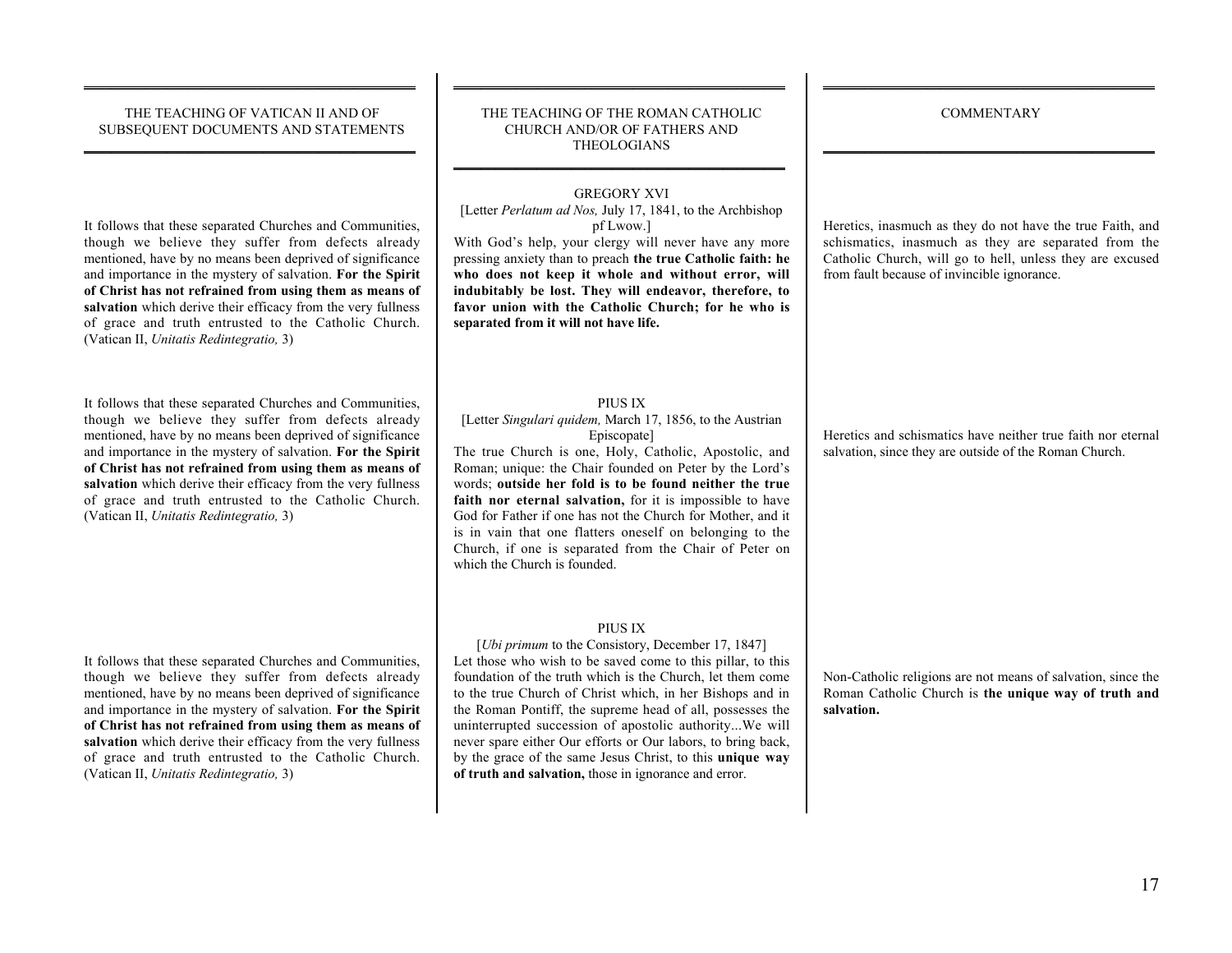$\overline{\phantom{a}}$  , and the contract of the contract of the contract of the contract of the contract of the contract of the contract of the contract of the contract of the contract of the contract of the contract of the contrac

 $\overline{\phantom{a}}$  , and the contract of the contract of the contract of the contract of the contract of the contract of the contract of the contract of the contract of the contract of the contract of the contract of the contrac

#### THE TEACHING OF VATICAN II AND OF SUBSEQUENT DOCUMENTS AND STATEMENTS  $\overline{\phantom{a}}$  , and the contract of the contract of the contract of the contract of the contract of the contract of the contract of the contract of the contract of the contract of the contract of the contract of the contrac

 $\overline{\phantom{a}}$  , and the contract of the contract of the contract of the contract of the contract of the contract of the contract of the contract of the contract of the contract of the contract of the contract of the contrac

It follows that these separated Churches and Communities, though we believe they suffer from defects already mentioned, have by no means been deprived of significance and importance in the mystery of salvation. For the Spirit of Christ has not refrained from using them as means of salvation which derive their efficacy from the very fullness of grace and truth entrusted to the Catholic Church. (Vatican II, *Unitatis Redintegratio,* 3)

It follows that these separated Churches and Communities, though we believe they suffer from defects already mentioned, have by no means been deprived of significance and importance in the mystery of salvation. For the Spirit of Christ has not refrained from using them as means of salvation which derive their efficacy from the very fullness of grace and truth entrusted to the Catholic Church. (Vatican II, *Unitatis Redintegratio,* 3)

#### THE TEACHING OF THE ROMAN CATHOLIC CHURCH AND/OR OF FATHERS AND THEOLOGIANS

 $\overline{\phantom{a}}$  , and the contract of the contract of the contract of the contract of the contract of the contract of the contract of the contract of the contract of the contract of the contract of the contract of the contrac

#### PIUS IX

\_\_\_\_\_\_\_\_\_\_\_\_\_\_\_\_\_\_\_\_\_\_\_\_\_\_\_\_\_\_\_\_\_\_\_\_\_\_\_\_\_\_\_\_\_\_\_\_

#### [Letter *Singulari quidem,* March 17, 1856, to the Austrian Episcopate]

The Church declares openly that all man's hope, all his salvation, is in Christian faith, in that faith which teaches the truth, dissipates by its divine light the darkness of human ignorance, works through charity; that it is at the same time in the Catholic Church, who, because she keeps the true worship, is the inviolable sanctuary of faith itself and the temple of God, outside of which, except with the excuse of invincible ignorance, there is no hope of life or of salvation.

#### PIUS IX

[Letter *Quanto conficiamur mœrore,* August 10, 1863] And here, beloved Sons and Venerable Brothers, We must once more recall and condemn the very grave error into which, unfortunately, some Catholics have fallen, who embrace the belief that persons living in error and outside the true faith and Catholic unity can reach eternal life. This is absolutely contrary to Catholic teaching. We know and you know that those who are invincibly ignorant of our most holy religion, and who, carefully observing the natural law and its precepts placed by God in the hearts of all men, and, disposed to obey God, lean an honest and upright life, can, with the help of divine light and grace, merit eternal life; ...But this Catholic dogma is equally well known: that none can be saved outside the Catholic Church and that those who knowingly rebel against the teaching and authority of the Church cannot obtain eternal salvation, nor can those who willingly separate themselves from union with the Church and with the Roman Pontiff, the successor of Peter, *to whom the Savior has entrusted the safe-keeping of his vineyard.*

Heretical and schismatics sects are not a means of salvation, and those who adhere to them have no hope of heaven, unless they are excused from fault because of invincible ignorance.

Therefore the teaching of Vatican II, that non-Catholic religions are a means of salvation, is *heretical,* since it is absolutely contrary to Catholic teaching,

Schismatics who knowingly rebel against the authority of the Church, or who have willingly separated themselves from the Roman Pontiff, are going to hell, unless they are excused from fault because of invincible ignorance.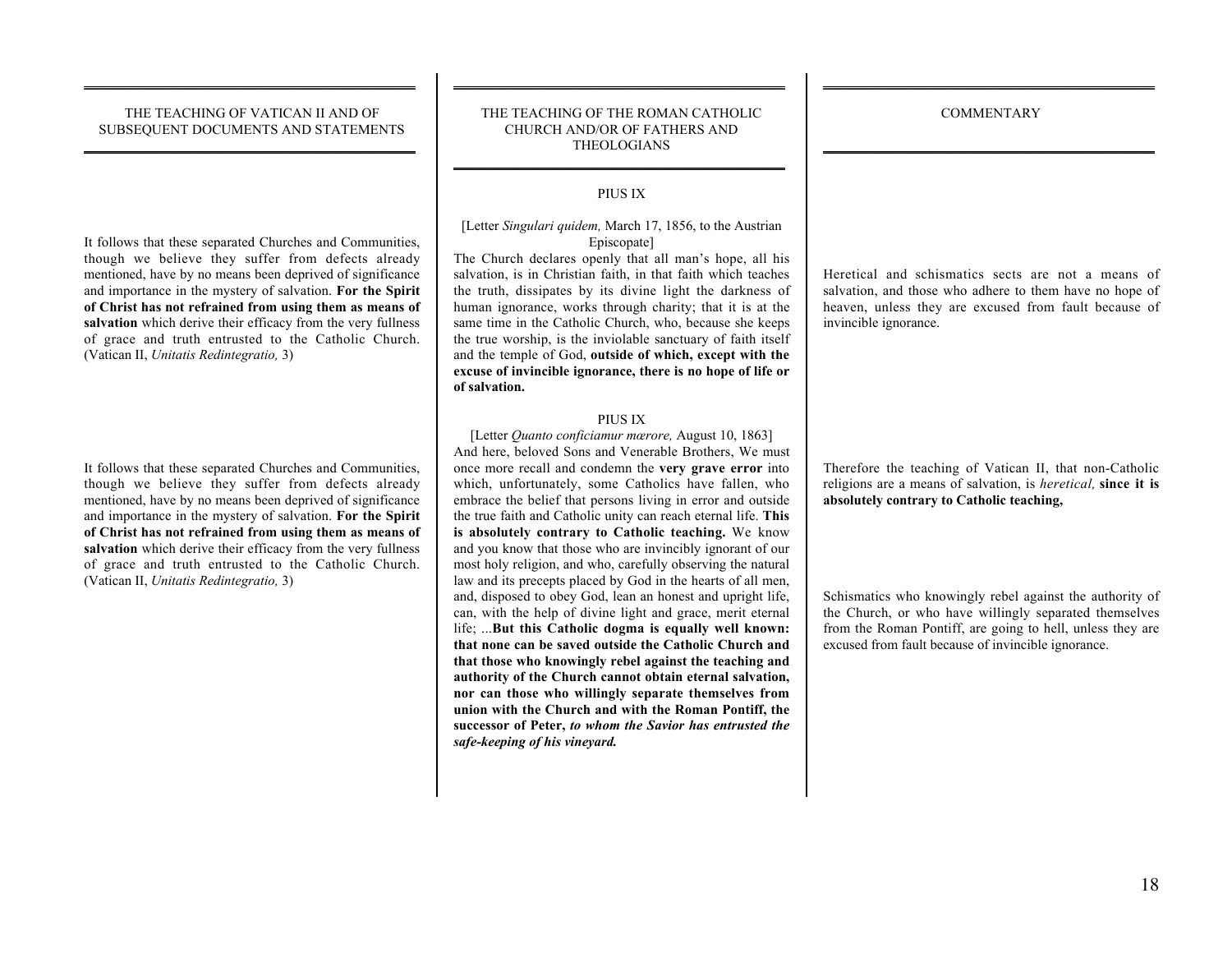$\overline{\phantom{a}}$  , and the contract of the contract of the contract of the contract of the contract of the contract of the contract of the contract of the contract of the contract of the contract of the contract of the contrac

 $\overline{\phantom{a}}$  , and the contract of the contract of the contract of the contract of the contract of the contract of the contract of the contract of the contract of the contract of the contract of the contract of the contrac

#### THE TEACHING OF VATICAN II AND OF SUBSEQUENT DOCUMENTS AND STATEMENTS  $\overline{\phantom{a}}$  , and the contract of the contract of the contract of the contract of the contract of the contract of the contract of the contract of the contract of the contract of the contract of the contract of the contrac

 $\overline{\phantom{a}}$  , and the contract of the contract of the contract of the contract of the contract of the contract of the contract of the contract of the contract of the contract of the contract of the contract of the contrac

It follows that these separated Churches and Communities, though we believe they suffer from defects already mentioned, have by no means been deprived of significance and importance in the mystery of salvation. For the Spirit of Christ has not refrained from using them as means of salvation which derive their efficacy from the very fullness of grace and truth entrusted to the Catholic Church. (Vatican II, *Unitatis Redintegratio,* 3)

It follows that these separated Churches and Communities, though we believe they suffer from defects already mentioned, have by no means been deprived of significance and importance in the mystery of salvation. For the Spirit of Christ has not refrained from using them as means of salvation which derive their efficacy from the very fullness of grace and truth entrusted to the Catholic Church. (Vatican II, *Unitatis Redintegratio,* 3)

#### THE TEACHING OF THE ROMAN CATHOLIC CHURCH AND/OR OF FATHERS AND THEOLOGIANS

\_\_\_\_\_\_\_\_\_\_\_\_\_\_\_\_\_\_\_\_\_\_\_\_\_\_\_\_\_\_\_\_\_\_\_\_\_\_\_\_\_\_\_\_\_\_\_\_

 $\overline{\phantom{a}}$  , and the contract of the contract of the contract of the contract of the contract of the contract of the contract of the contract of the contract of the contract of the contract of the contract of the contrac

### PIUS IX

[Letter from the Holy Office, September 16, 1864, to the English Episcopate]

Surely, Catholics desire nothing so much as the disappearance from among Christians of all schisms and dissensions, and that all should be eager to keep unity of the spirit in the bond of peace. That is why the Catholic Church prays and invites the faithful to pray to Almighty God that all those who have left the holy Roman Church may be converted to the true faith, may abjure their errors, and return in grace to her fold, outside of which there is no salvation.

#### LEO XIII

[Letter *Eximia Nos lætitia,* July 19, 1893, to the Bishop of Poitiers, on the subject of the schism of the "Petite Église."] From this it follows also that they cannot promise themselves any of the graces and fruits of the perpetual sacrifice and of the sacraments which, although they are sacrilegiously administered, are nonetheless valid and serve in some measure that *form* and *appearance* of piety which St. Paul mentions (I Cor. XIII: 3) and which St. Augustine speaks of at greater length: "The form of the branch," says the latter with great precision, "may still be visible, even apart from the vine, but the invisible life of the root can be preserved only in union with the stock. That is why the corporal sacraments, which some keep and use outside the unity of Christ, can preserve the appearance of piety. But the invisible and spiritual virtue of true piety cannot abide there any more than feeling can remain in an amputated member." (*Serm.* LXXI, *in Matth.*, 32) But since they no longer have the sacraments, with the exception of baptism, which they confer, so it is said, without ceremonies on children; a fruitful baptism for the latter, provided that once the age of reason is reached they do not embrace the schism; but deadly for those who administer it, for in conferring it they willfully act in schism.

There is no salvation outside of the Roman Church. Heretics and schismatics must abjure their errors and return to the Roman Church in order to be saved.

The schismatics and heretics, although they may possess valid sacraments, cannot promise themselves any of the graces and fruits of the perpetual sacrifice and of the sacraments. Heretical and schismatical churches, despite whatever "elements of the Church of Christ" may be in them, are amputated members without feeling. So much for "partial communion" and "close bonds."

Although heretical and schismatic sects may confer valid baptisms, they commit a mortal sin in so doing. These baptisms give grace, but the grace is lost if the baptized schismatic should, at the age of reason, embrace the schism. The schismatic sect, therefore, *infects* the souls of the baptized with the lethal poison of schism, and its adherents, if pertinacious, lose the grace of baptism and go to hell. The sect is therefore *a means of damnation.*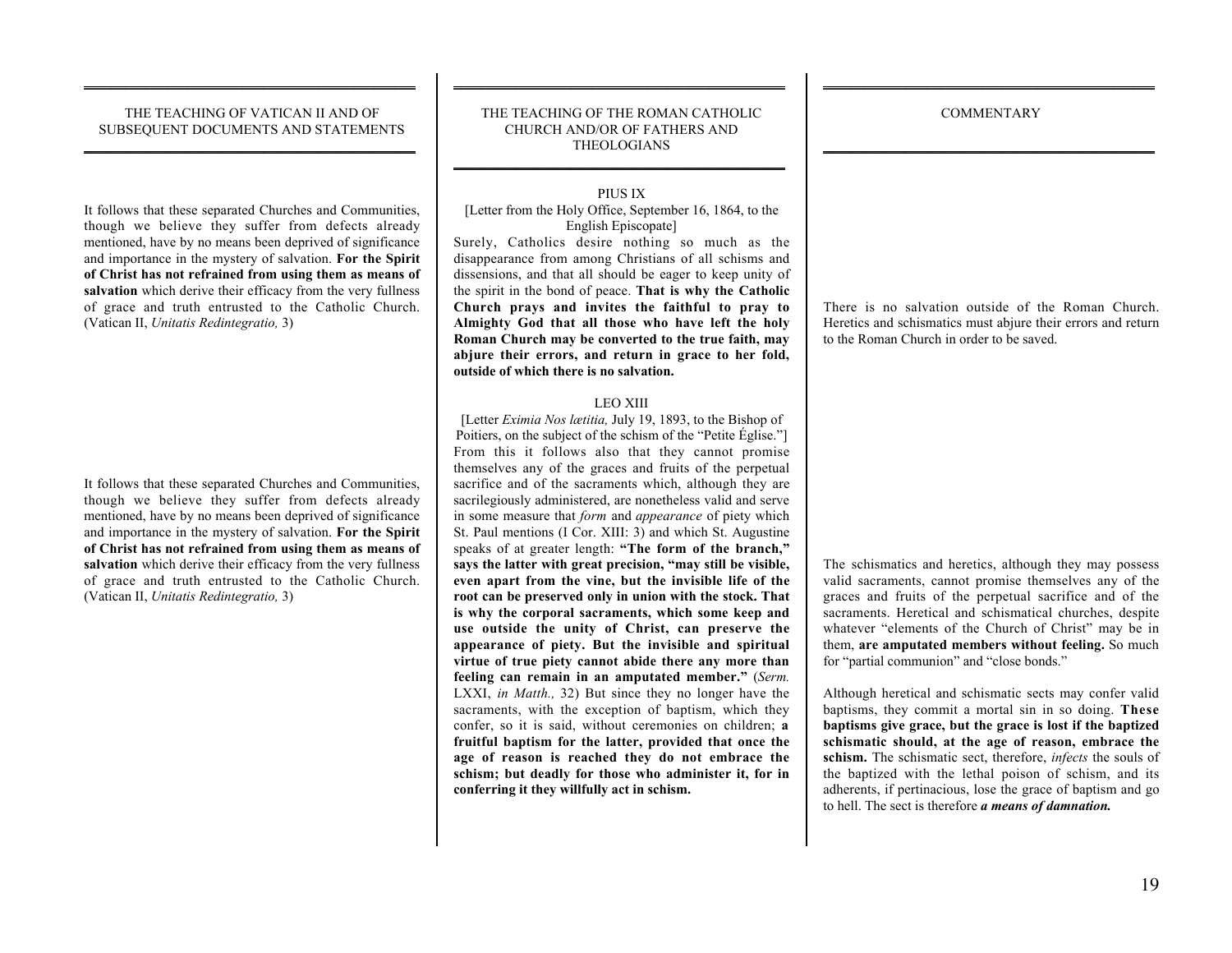$\overline{\phantom{a}}$  , and the contract of the contract of the contract of the contract of the contract of the contract of the contract of the contract of the contract of the contract of the contract of the contract of the contrac

 $\overline{\phantom{a}}$  , and the contract of the contract of the contract of the contract of the contract of the contract of the contract of the contract of the contract of the contract of the contract of the contract of the contrac

#### THE TEACHING OF VATICAN II AND OF SUBSEQUENT DOCUMENTS AND STATEMENTS  $\overline{\phantom{a}}$  , and the contract of the contract of the contract of the contract of the contract of the contract of the contract of the contract of the contract of the contract of the contract of the contract of the contrac

 $\overline{\phantom{a}}$  , and the contract of the contract of the contract of the contract of the contract of the contract of the contract of the contract of the contract of the contract of the contract of the contract of the contrac

It follows that these separated Churches and Communities, though we believe they suffer from defects already mentioned, have by no means been deprived of significance and importance in the mystery of salvation. For the Spirit of Christ has not refrained from using them as means of salvation which derive their efficacy from the very fullness of grace and truth entrusted to the Catholic Church. (Vatican II, *Unitatis Redintegratio,* 3)

It follows that these separated Churches and Communities, though we believe they suffer from defects already mentioned, have by no means been deprived of significance and importance in the mystery of salvation. For the Spirit of Christ has not refrained from using them as means of salvation which derive their efficacy from the very fullness of grace and truth entrusted to the Catholic Church. (Vatican II, *Unitatis Redintegratio,* 3)

It follows that these separated Churches and Communities, though we believe they suffer from defects already mentioned, have by no means been deprived of significance and importance in the mystery of salvation. For the Spirit of Christ has not refrained from using them as means of salvation which derive their efficacy from the very fullness of grace and truth entrusted to the Catholic Church. (Vatican II, *Unitatis Redintegratio,* 3)

#### THE TEACHING OF THE ROMAN CATHOLIC CHURCH AND/OR OF FATHERS AND THEOLOGIANS

\_\_\_\_\_\_\_\_\_\_\_\_\_\_\_\_\_\_\_\_\_\_\_\_\_\_\_\_\_\_\_\_\_\_\_\_\_\_\_\_\_\_\_\_\_\_\_\_

 $\overline{\phantom{a}}$  , and the contract of the contract of the contract of the contract of the contract of the contract of the contract of the contract of the contract of the contract of the contract of the contract of the contrac

#### LEO XIII

[Encyclical *Satis cognitum,* June 29, 1896]

The Church of Christ, therefore, is one and the same forever; those who leave it depart from the will and command of Christ the Lord — leaving the path of salvation they enter on that of perdition. "Whosoever is separated from the Church is united to an adulteress. He has cut himself off from the promises of the Church, and he who leaves the Church of Christ cannot arrive at the rewards of Christ...He who observes not this unity observes not the law of God, holds not the faith of the Father and the Son, clings not to life and salvation." (St. Augustine, *Sermo CCLXVII,* no. 4)

#### LEO XIII

[Encyclical *Tametsi,* November 1, 1900] Consequently, all those who wish to reach salvation outside the Church, are mistaken as to the way and are engaged in a vain effort.

#### LEO XIII

[Allocution for the  $25<sup>th</sup>$  anniversary of his election, February 20, 1903]

This is our last lesson to you: receive it, engrave it in your minds, all of you: by God's commandment salvation is to found nowhere but in the Church; the strong and effective instrument of salvation is none other than the Roman Pontificate.

#### ST. PIUS X

#### [Letter *Ex quo, nono labente,* November 26, 1910, to the Apostolic delegates of the Orient]

And may God, the author and lover of peace, in whose power are the times and moments, hasten the day when the peoples of the Orient with return to Catholic unity, and, once more united to the Apostolic See, repudiating their error, will enter the port of eternal salvation.

Schismatics and heretics leave the path of salvation and enter on that of perdition. Instead of being a means of salvation, non-Catholic sects are adulteress churches. Those who adhere to them go to hell, unless they are excused from fault because of invincible ignorance.

Heretical and schismatic sects are not means of salvation and are engaged in a vain effort.

Heretical and schismatic sects are not means of salvation.

What the schismatics need to do in order to obtain salvation is to repudiate their schism and to return to the Roman Church.